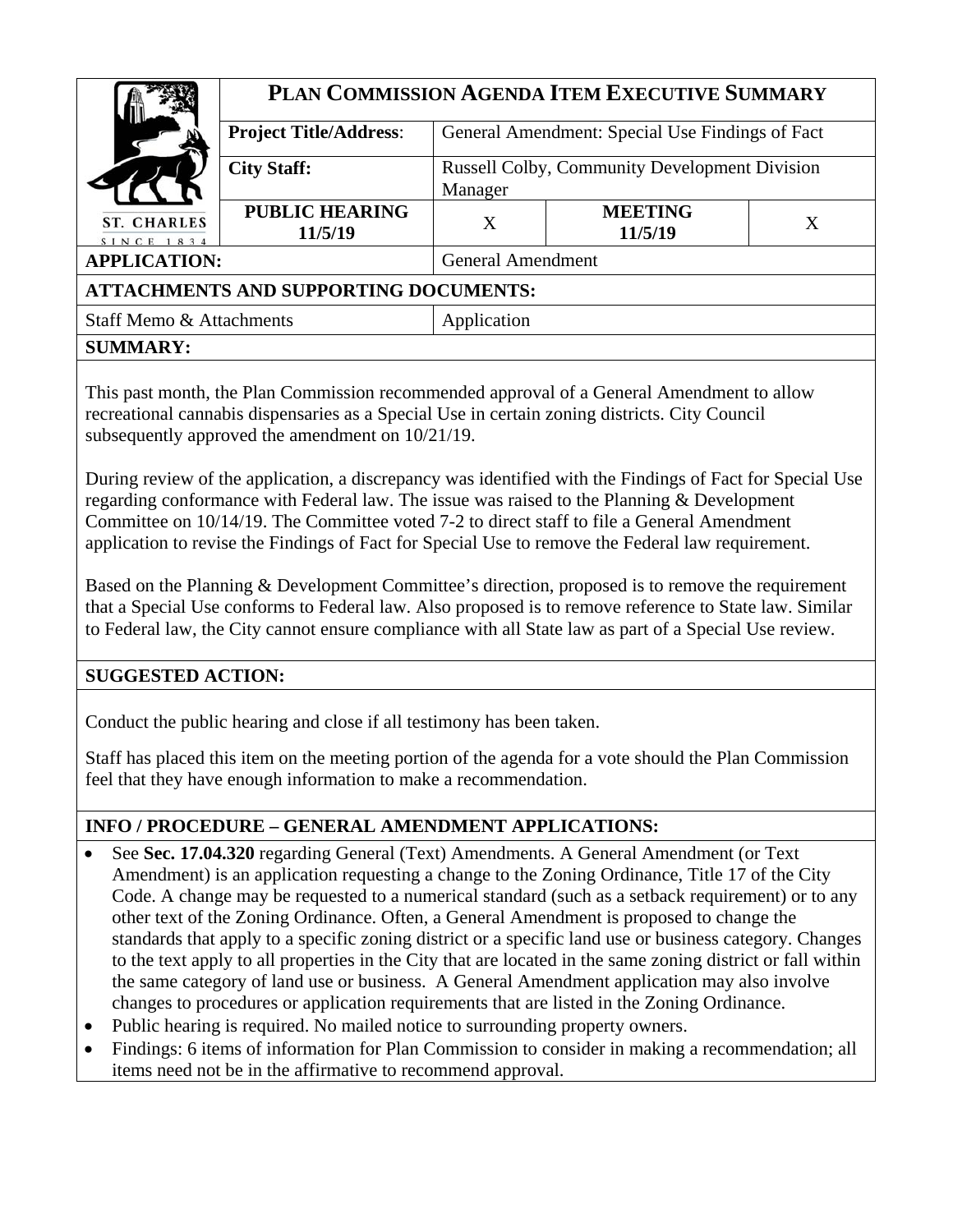# Community & Economic Development



## Phone: (630) 377-4443

### **STAFF REPORT**

| TO:          | Chairman Todd Wallace<br>And the Members of the Plan Commission                                                               |
|--------------|-------------------------------------------------------------------------------------------------------------------------------|
| <b>FROM:</b> | <b>Russell Colby, Community Development Division Manager</b>                                                                  |
| RE:          | Application for a General Amendment to Title 17 of the City Code (Zoning Ordinance)<br>regarding Special Use Findings of Fact |
| DATE:        | November 1, 2019                                                                                                              |

#### **I. GENERAL INFORMATION**

| Project Name: | General Amendment – Special Use Findings of Fact                                 |
|---------------|----------------------------------------------------------------------------------|
| Applicant:    | City of St. Charles                                                              |
| Purpose:      | Update the Special Use Findings to remove references to State and<br>Federal law |

#### **II. BACKGROUND**

This past month, the Plan Commission recommended approval of a General Amendment to allow recreational cannabis dispensaries as a Special Use in certain zoning districts. City Council subsequently approved the amendment on 10/21/19.

During review of the application, a discrepancy was identified with the Findings of Fact for Special Use listed in the City's Zoning Ordinance. In order to approve a Special Use, the City must determine the application for Special Use meets all 6 Findings of Fact contained in the Zoning Ordinance. One of the findings is the Special Use conforms to local, State, and Federal law. Because sale of cannabis is currently illegal under Federal law, the City could not make that finding in the affirmative.

The issue was raised to the Planning & Development Committee on 10/14/19. Staff advised the Committee that it may be prudent to remove this finding from the City Code, as the City cannot ensure compliance with all Federal law as part of any Special Use review.

The Committee voted 7-2 to direct staff to file a General Amendment application to revise the Findings of Fact for Special Use to remove the Federal law requirement.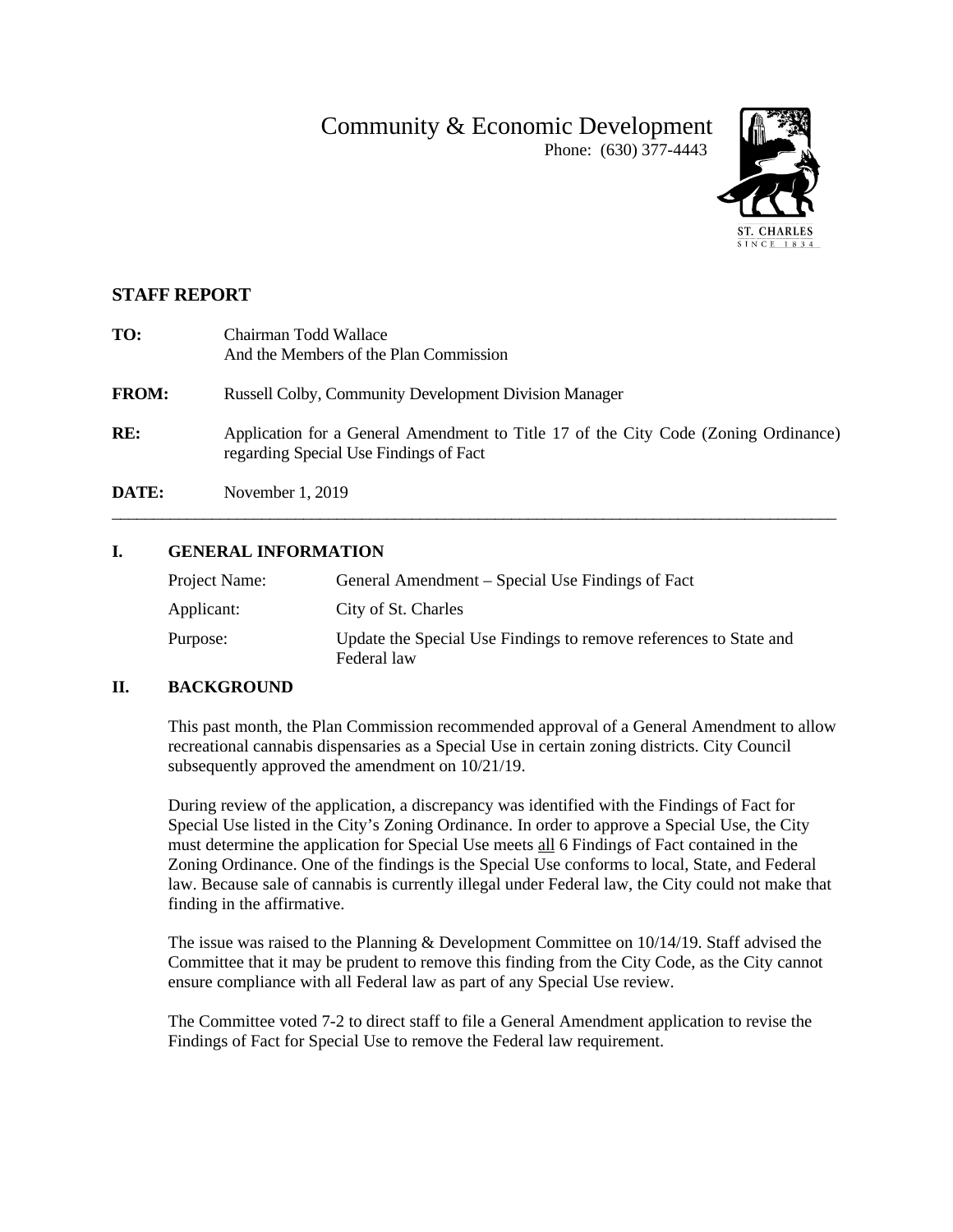#### **III. ANALYSIS**

The statutory authority to establish Special Uses as a part of zoning regulations is contained in the Illinois Municipal Code (65 ILCS 5/11-13-1). Sec. 11-13-1.1 requires that Special Use approval be based on criteria established by the Zoning Ordinance of the municipality. The Statute does not state what criteria should be included:

*"A special use shall be permitted only upon evidence that such use meets standards established for such classification in the ordinances, and the granting of permission therefor may be subject to conditions reasonably necessary to meet such standards."* 

State Statute does not require that a municipality consider conformance with State and Federal law as part of the findings of fact for Special Use.

From a practical standpoint, the City does not have the authority make a conclusive finding as to whether a proposed development project complies with laws other than our local municipal codes.

#### Requirement in the City's Zoning Ordinance

The stipulation requiring conformance with State and Federal law was added to the City's Zoning Ordinance through the adoption of a comprehensive Zoning Ordinance update in 2006. The 2006 ordinance update completely replaced the City's prior zoning regulations. There is no record of this specific language being discussed during the ordinance adoption process.

In 2006, the finding applied only to a Special Use for Planned Unit Development, but when the findings were reorganized in 2008, the finding was applied to all types of Special Uses (including Planned Unit Developments).

During the time period the comprehensive Zoning Ordinance update was being drafted from 2002-2006, there was conflicting State case law regarding how challenges to Special Uses decisions were to be reviewed in court. The uncertainly may have influenced recommendations from City's legal counsel at the time.

#### Requirements of other area municipalities

Staff reviewed the codes of other area municipalities and found that our code appears to be unique in referencing Federal and State law within the Special Use Findings of Fact. Of the municipalities surveyed, only St. Charles and Batavia list conformance with State and Federal law. It is more common to require conformance with local laws.

Like St. Charles, most municipalities require all Findings of Fact to be made in the affirmative to approve a Special Use.

The information collected is summarized in the table below.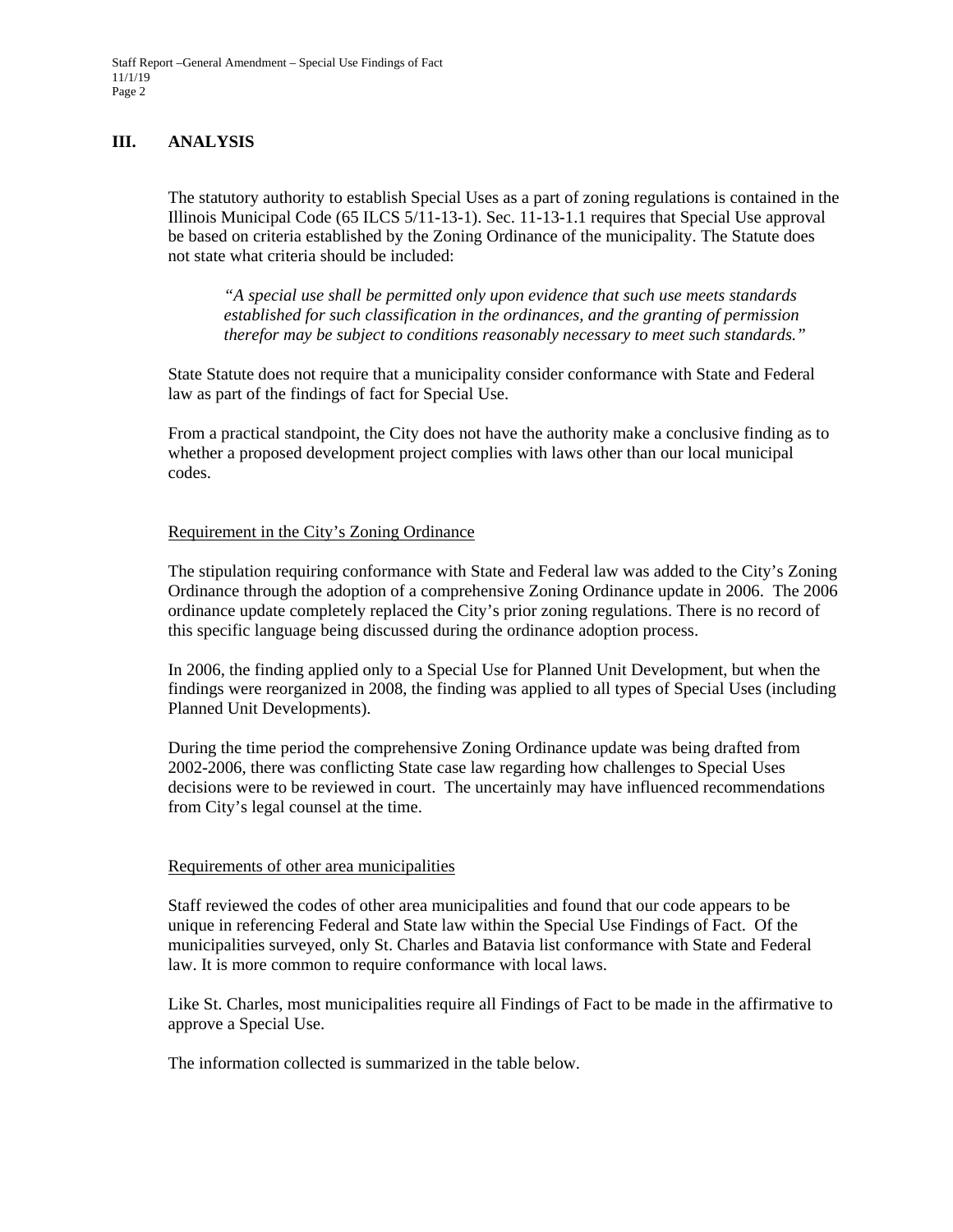|                          | <b>Requires conformance with</b><br>law: |              |       | <b>Requires all Findings to be in</b><br>the affirmative to approve a |  |
|--------------------------|------------------------------------------|--------------|-------|-----------------------------------------------------------------------|--|
|                          | Federal                                  | <b>State</b> | Local | <b>Special Use</b>                                                    |  |
| <b>Arlington Heights</b> |                                          |              |       | X                                                                     |  |
| <b>Aurora</b>            |                                          |              | X     | X                                                                     |  |
| <b>Bartlett</b>          |                                          |              |       | X                                                                     |  |
| <b>Batavia</b>           | X                                        | X            | X     | X                                                                     |  |
| <b>Campton Hills</b>     |                                          |              |       | X                                                                     |  |
| <b>Carol Stream</b>      |                                          |              |       | X                                                                     |  |
| <b>Elburn</b>            |                                          |              |       | X                                                                     |  |
| Elgin                    |                                          |              |       |                                                                       |  |
| Geneva                   |                                          |              | X     | X                                                                     |  |
| <b>Kane County</b>       |                                          |              |       | X                                                                     |  |
| Lombard                  |                                          |              |       | X                                                                     |  |
| <b>Naperville</b>        |                                          |              |       | X                                                                     |  |
| <b>North Aurora</b>      |                                          |              | X     |                                                                       |  |
| <b>ST. CHARLES</b>       | X                                        | X            | X     | X                                                                     |  |
| <b>Schaumburg</b>        |                                          |              |       | X                                                                     |  |
| <b>South Elgin</b>       |                                          |              | X     |                                                                       |  |
| <b>West Chicago</b>      |                                          |              |       | X                                                                     |  |
| Wheaton                  |                                          |              | X     | X                                                                     |  |

#### **IV. PROPOSAL**

Based on the Planning & Development Committee's direction, proposed is to remove the requirement that a Special Use conforms to Federal law. Also proposed is to remove reference to State law. Similar to Federal law, the City cannot ensure compliance with all State law as part of a Special Use review.

Specifically, proposed is to amend Ch. 17.04 "Administration", Section 17.04.330 "Special Uses and Amendments to Special Uses", Subsection C "Procedure", Item 2 "Findings of Fact and Recommendations", Finding "f", as follows:

f. Conformance with Codes: That the proposed Special Use conforms to all existing Federal, State and local legislation and regulation **applicable provisions of the St. Charles Municipal Code** and meets or exceeds all applicable provisions of this Title, except as may be varied pursuant to a Special Use for Planned Unit Development.

The complete code section regarding Special Uses is attached for reference.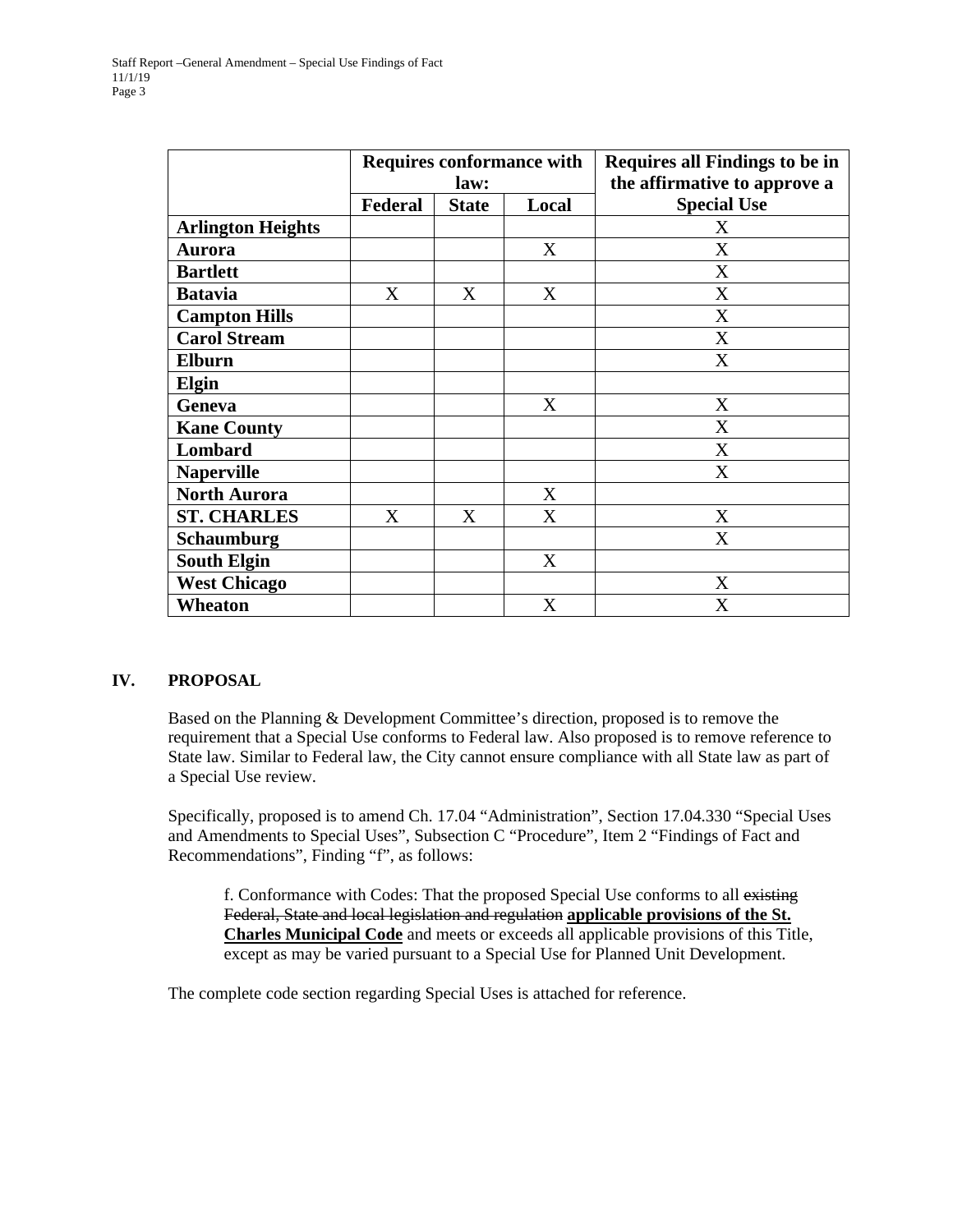#### **V. SUGGESTED ACTION**

Conduct the public hearing on the General Amendment and close if all testimony has been taken.

Staff has placed this item on the meeting portion of the agenda for a vote should the Plan Commission determine that they have enough information to make a recommendation.

Staff has provided responses to the findings of fact for General Amendment for the Plan Commission's consideration.

#### **VI. ATTACHMENTS**

- Application for General Amendment
- City Code section regarding Special Uses
- Information about Neighboring Communities' Special Use Findings
- Illinois State Statute regarding Special Uses (note highlighted sections)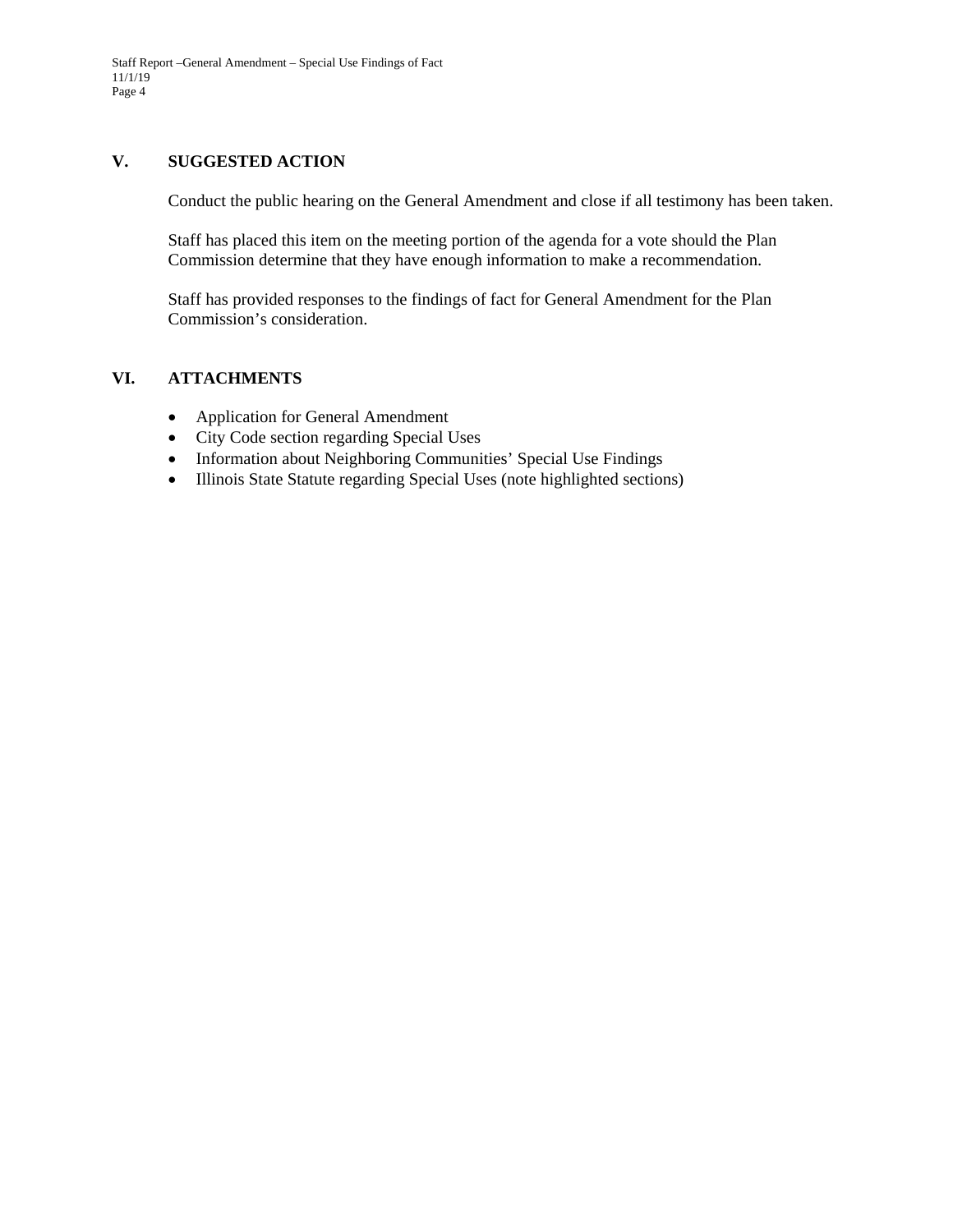## **CITY OF ST. CHARLES**

TWO EAST MAIN STREET ST. CHARLES, ILLINOIS 60174-1984



**COMMUNITY DEVELOPMENT DIVISION** 

PHONE: (630) 377-4443 EMAIL: cd@stcharlesil.gov

#### **GENERAL AMENDMENT APPLICATION**

| <b>CITYVIEW</b><br>Project Name: | GA - Findings of Fact                            |  |  |
|----------------------------------|--------------------------------------------------|--|--|
| Project Number:                  | -PR- $\mathcal{O} \supseteq \mathcal{A}$<br>1014 |  |  |
| Cityview Project Number:         | PLGAGQ0900                                       |  |  |



#### Instructions:

To request an amendment to the text of the St. Charles Zoning Ordinance (City Code Title 17), complete this application and submit it with all required attachments to the Planning Division.

City staff will review submittals for completeness and for compliance with applicable requirements prior to establishing a meeting or public hearing date for an application.

The information you provide must be complete and accurate. If you have a question please call the Planning Division and we will be happy to assist you.

| Applicant: | Name<br>City of St. Charles            | Phone<br>(630) 377-4443     |
|------------|----------------------------------------|-----------------------------|
|            | <b>Address</b>                         | Fax                         |
|            | 2 E. Main St.<br>St. Charles, IL 60174 | Email<br>cd@stcharlesil.gov |

#### **Attachment Checklist**

If multiple zoning or subdivision applications are being submitted concurrently, do not submit duplicate checklist items or plans. Fee must be paid for each application.

APPLICATION FEE: Application fee in accordance with Appendix B of the Zoning Ordinance (\$500)  $\Box$ 

#### **REIMBURSEMENT OF FEES AGREEMENT:**  $\Box$

An original, executed Reimbursement of Fees Agreement and deposit of funds in escrow with the City, as provided by Appendix B of the Zoning Ordinance.

#### **REIMBURSEMENT OF FEES INITIAL DEPOSIT:**  $\Box$

Deposit of funds in escrow with the City. (For a General Amendment application only: \$1,000 deposit.)

FINDINGS: Fill out the attached form or submit responses on a separate sheet.  $\Box$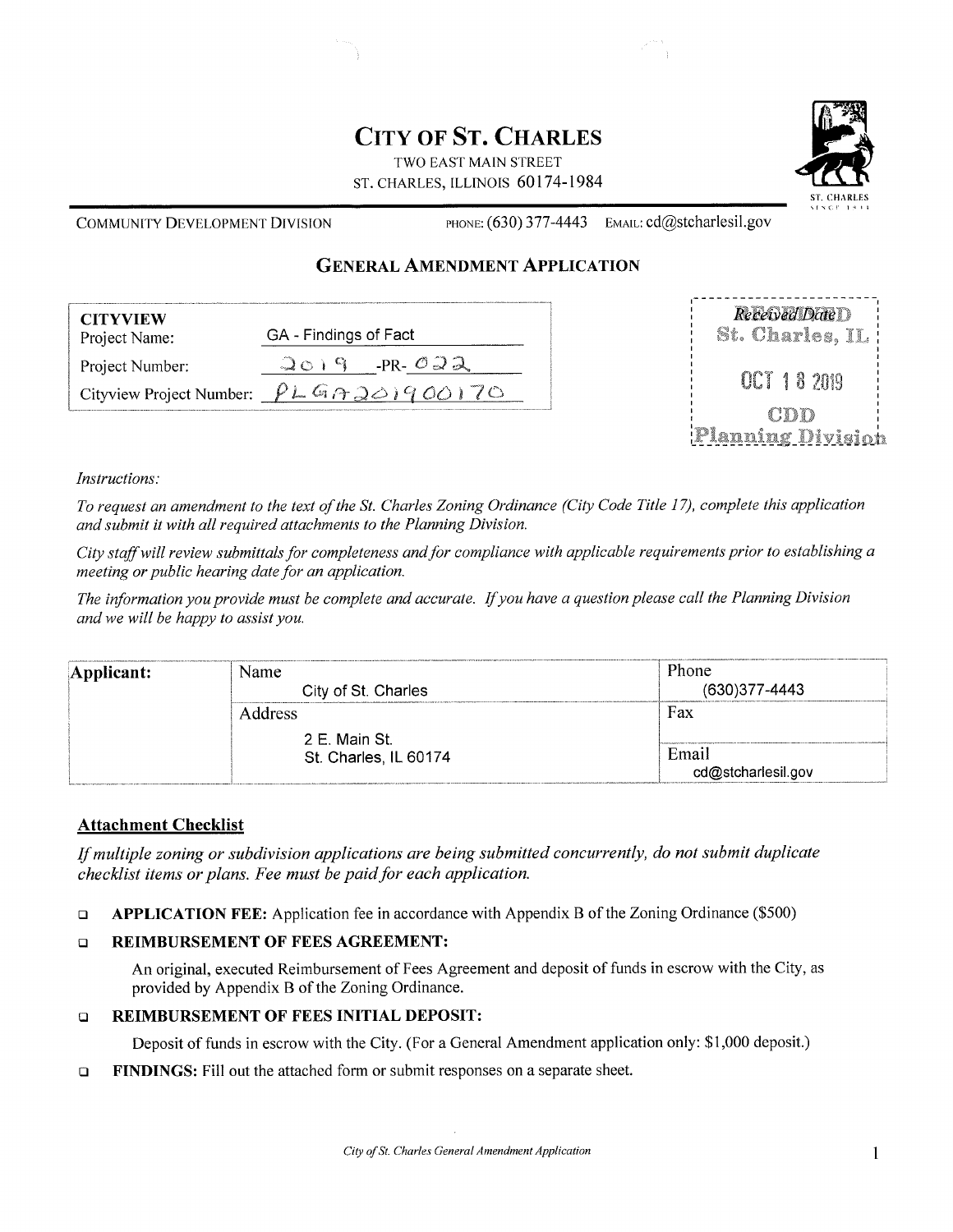#### $\Box$ WORDING OF THE REQUESTED TEXT AMENDMENT

#### What is the amendment regarding?

Review and update of Findings of Fact within the Zoning Ordinance. In particular, Special Use Findings-Finding "f" (17.04.330.C.2.f), to remove references to Federal and possibly State law. Also, review related Recommendations sections regarding whether all findings must be found in the affirmative.

#### What sections are proposed for amendment?

| Chapters(s): Ch. 17.04 "Administration" |  |
|-----------------------------------------|--|
|                                         |  |

Section(s): 17.04.320, 17.04.330, 17.04.410

The wording of the proposed amendment: Insert below or attached wording on a separate page.

#### See attached.



I (we) certify that this application and the documents submitted with it are true and correct to the best of my (our) knowledge and belief.

und 9

Applicant

10/18/19

 $\frac{1}{\text{Date}}$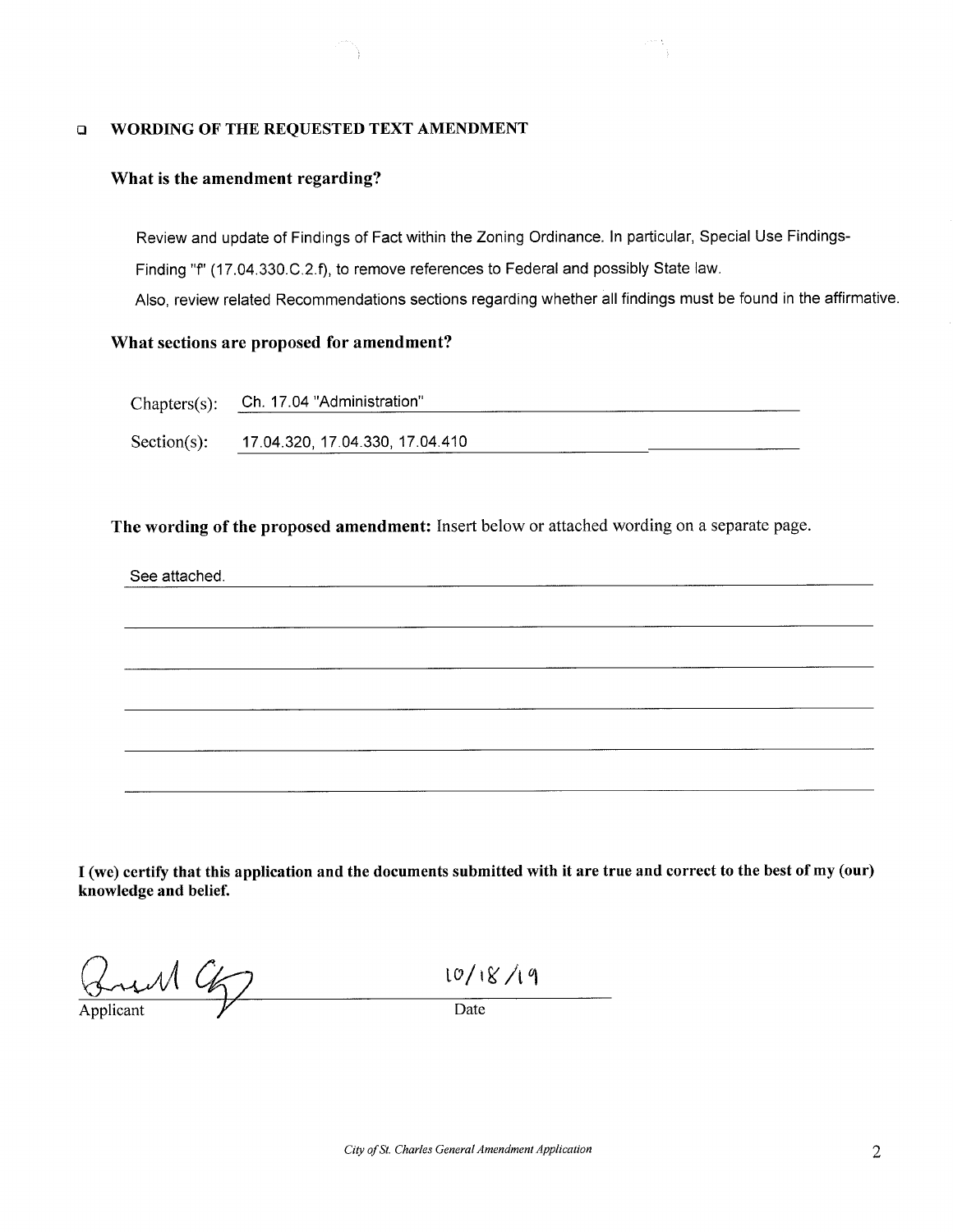#### **PROPOSED AMENDMENT**

#### **17.04.330**

#### **Special Uses and Amendments to Special Uses**

#### C. Procedure

1. Public Hearing

The Plan Commission shall hold a public hearing in accordance with Section 17.04.150, at which evidence in support of the proposed Special Use or Amendment to Special Use must be presented by, or on behalf of, the petitioner, and any evidence presented by interested parties shall be heard.

2. Findings of Fact and Recommendations

On the basis of the evidence presented at the public hearing, the Plan Commission shall record its reasons for recommending approval or denial of the petition (findings of fact) in accordance with the following standards:

- a. Public Convenience: The Special Use will serve the public convenience at the proposed location;
- b. Sufficient Infrastructure: That adequate utilities, access roads, drainage and/or necessary facilities have been, or are being, provided;
- c. Effect on Nearby Property: That the Special Use will not be injurious to the use and enjoyment of other property in the immediate vicinity for the purposes already permitted, nor substantially diminish or impair property values within the neighborhood;
- d. Effect on Development of Surrounding Property: That the establishment of the Special Use will not impede the normal and orderly development and improvement of the surrounding property for uses permitted in the district.
- e. Effect on General Welfare: That the establishment, maintenance or operation of the Special Use will not be detrimental to or endanger the public health, safety, comfort or general welfare.
- f. f. Conformance with Codes: That the proposed Special Use conforms to all existing Federal, State and local legislation and regulation **applicable provisions of the St. Charles Municipal Code** and meets or exceeds all applicable provisions of this Title, except as may be varied pursuant to a Special Use for Planned Unit Development.

No Special Use or amendment to Special Use shall be recommended by the Plan Commission unless it finds that the proposed Special Use or amendment to Special Use will conform with each of these standards. The Plan Commission shall submit its written findings together with its recommendations to the City Council after the conclusion of the Public Hearing, and also may recommend such conditions as it may deem necessary to ensure conformance with these standards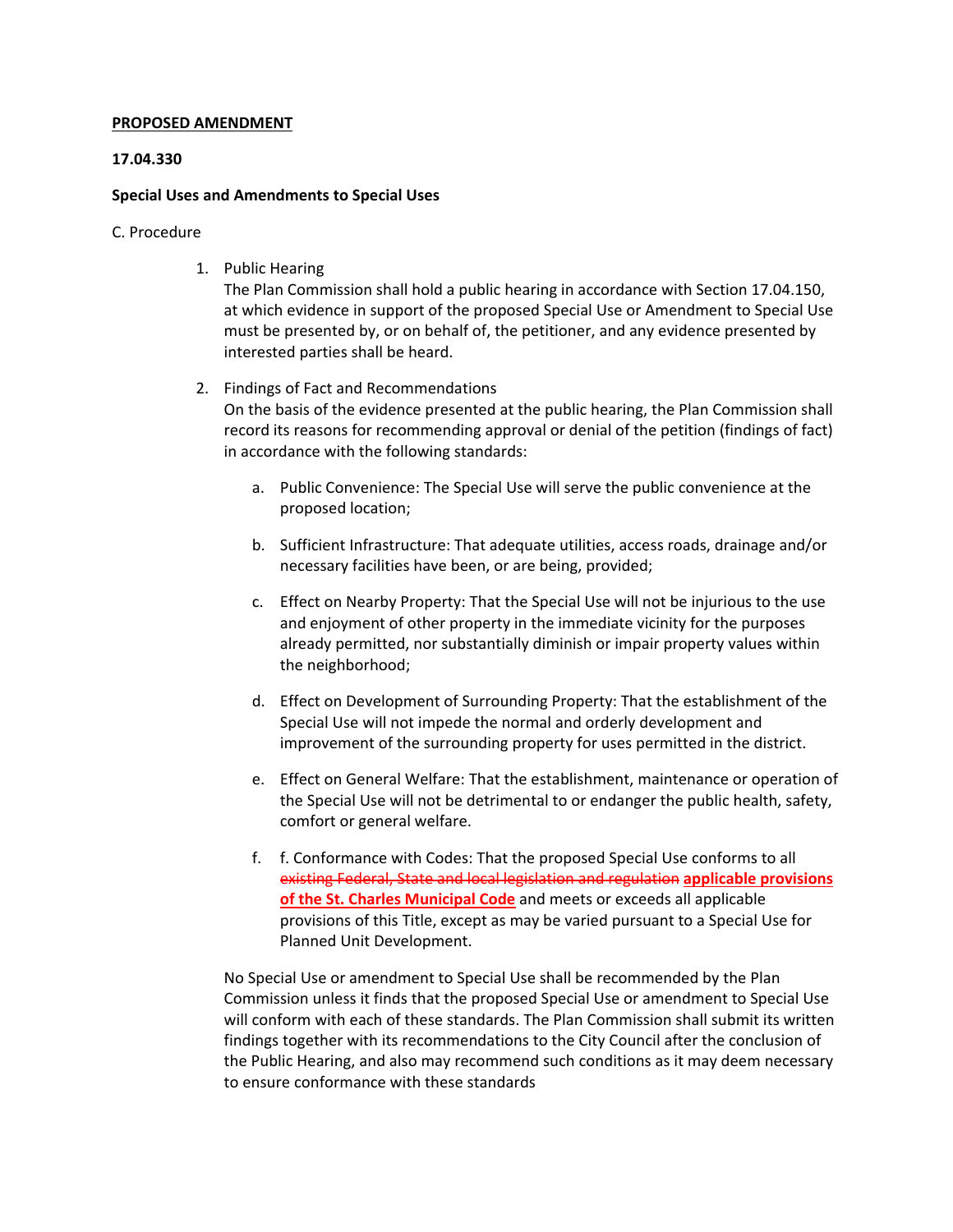#### **Findings of Fact for General Amendment**

#### *To remove references to State and Federal Law from Special Use findings*

#### **1. The Consistency of the proposed amendment with the City's Comprehensive Plan.**

Not applicable.

#### **2. The Consistency of the proposed amendment with the intent and general regulations of this Title.**

References to conformance with State and Federal law are proposed to be removed. The substantive Special Use findings will remain unchanged- these findings directly respond items listed under 17.02.020 – Purpose and Intent. The procedure for review and approval of Special Uses is unchanged.

#### **3. Whether the proposed amendment corrects an error or omission, adds clarification to existing requirements, is more workable than the existing text, or reflects a change in policy.**

The amendment is more workable than the existing text, as the City does not have the authority to make a conclusive finding as to whether a proposed Special Use complies with laws other than our local municipal codes.

#### **4. The extent to which the proposed amendment would be in the public interest and would not serve solely the interest of the applicant.**

The City has proposed this amendment to better align the Special Use findings with the City's review authority.

#### **5. The extent to which the proposed amendment creates nonconformities.**

The amendment will not create any new nonconformities.

#### **6. The implications of the proposed amendment on all similarly zoned property in the City.**

The amendment will apply to Special Uses across all zoning districts.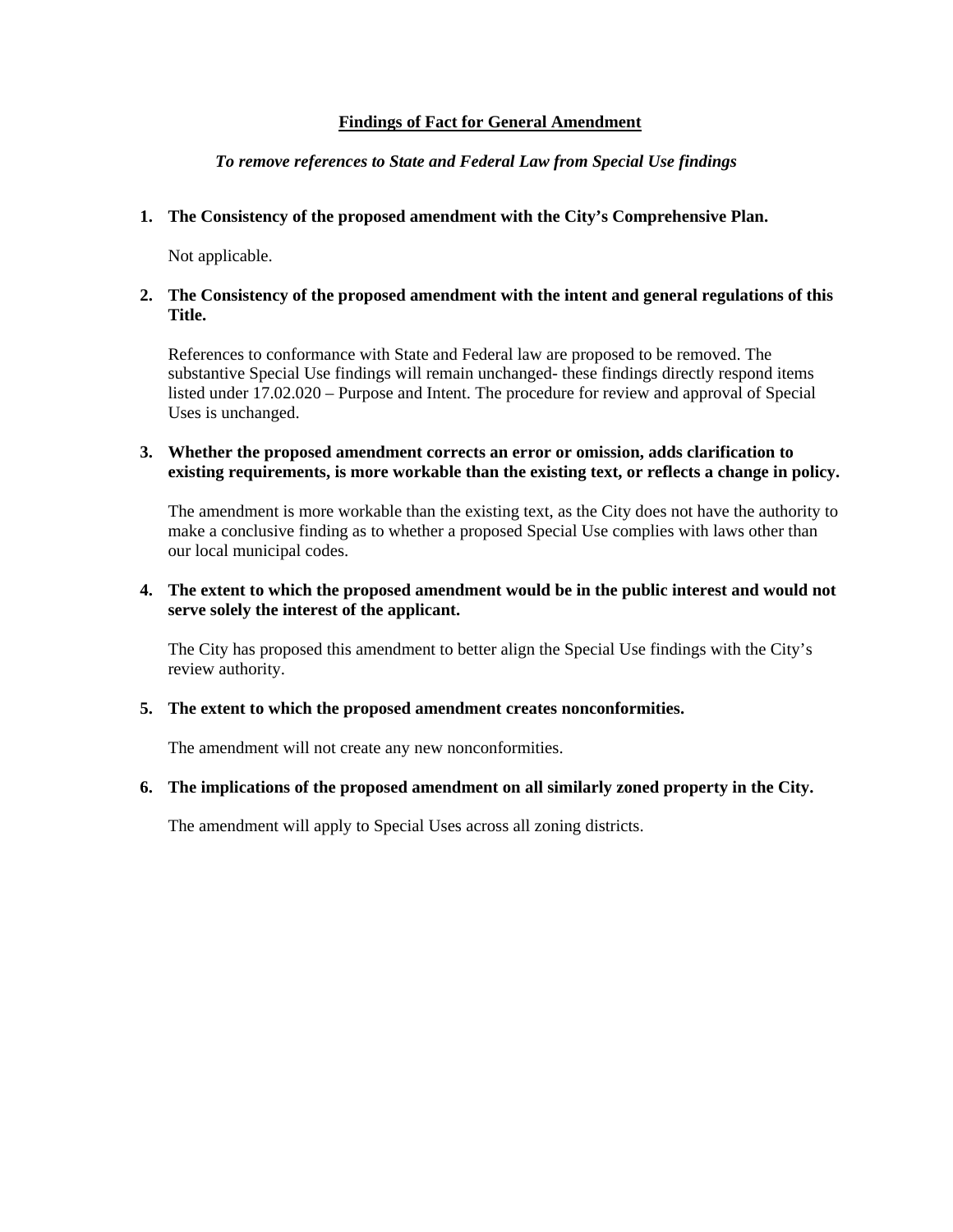#### **17.04.330 – Special uses and amendments to special uses**

#### A. Purpose

Special Uses listed within the various zoning districts include those uses that may be acceptable if established in an appropriate manner and location within a zoning district, but may not be acceptable if established in a different manner or location. Special Uses may include, but are not limited to, public and quasi-public uses affected with the public interest, and uses that may have a unique, special or unusual impact upon the use or enjoyment of neighboring property.

B. Authority

Special Uses and Amendments to Special Uses shall be authorized or denied by the City Council in accordance with the statutes of Illinois and this Title. No application for a Special Use or amendment to Special Use shall be acted upon by the City Council until after a public hearing has been held by the Plan Commission, after due notice has been made, as provided herein and by the applicable statutes, and after the findings and recommendations of the Plan Commission have been reported to the City Council.

#### C. Procedure

1. Public Hearing

The Plan Commission shall hold a public hearing in accordance with Section 17.04.150, at which evidence in support of the proposed Special Use or Amendment to Special Use must be presented by, or on behalf of, the petitioner, and any evidence presented by interested parties shall be heard.

2. Findings of Fact and Recommendations

On the basis of the evidence presented at the public hearing, the Plan Commission shall record its reasons for recommending approval or denial of the petition (findings of fact) in accordance with the following standards:

- a. Public Convenience: The Special Use will serve the public convenience at the proposed location;
- b. Sufficient Infrastructure: That adequate utilities, access roads, drainage and/or necessary facilities have been, or are being, provided;
- c. Effect on Nearby Property: That the Special Use will not be injurious to the use and enjoyment of other property in the immediate vicinity for the purposes already permitted, nor substantially diminish or impair property values within the neighborhood;
- d. Effect on Development of Surrounding Property: That the establishment of the Special Use will not impede the normal and orderly development and improvement of the surrounding property for uses permitted in the district.
- e. Effect on General Welfare: That the establishment, maintenance or operation of the Special Use will not be detrimental to or endanger the public health, safety, comfort or general welfare.
- f. Conformance with Codes: That the proposed Special Use conforms to all existing Federal, State and local legislation and regulation and meets or exceeds all applicable provisions of this Title, except as may be varied pursuant to a Special Use for Planned Unit Development. (Ord. 2008-Z-32 § 15.)

No Special Use or amendment to Special Use shall be recommended by the Plan Commission unless it finds that the proposed Special Use or amendment to Special Use will conform with each of these standards. The Plan Commission shall submit its written findings together with its recommendations to the City Council after the conclusion of the Public Hearing, and also may recommend such conditions as it may deem necessary to ensure conformance with these standards.

- 3. Action by the City Council
	- a. The City Council shall not act upon a proposed Special Use or an amendment to a Special Use until it has received a written report and recommendation from the Plan Commission on the proposed Special Use or the amendment to the Special Use. The City Council shall not approve a Special Use or amendment to Special Use unless it finds that the proposed Special Use or amendment to Special Use will conform to each of the standards in the preceding Paragraph 2.
	- b. An application for a proposed Special Use or an amendment to a Special Use shall be acted upon finally by the City Council within ninety (90) days of the receipt by the City Council of the recommendations from the Plan Commission unless it is mutually agreed upon by the City Council and the petitioner that more time is required.
- D. Conditions

The City Council may require conditions that it reasonably deems necessary to protect the public interest and to meet the standards set forth in this Title. Conditions may pertain to the establishment, location, construction, maintenance and operation of the Special Use or amendment to a Special Use. When a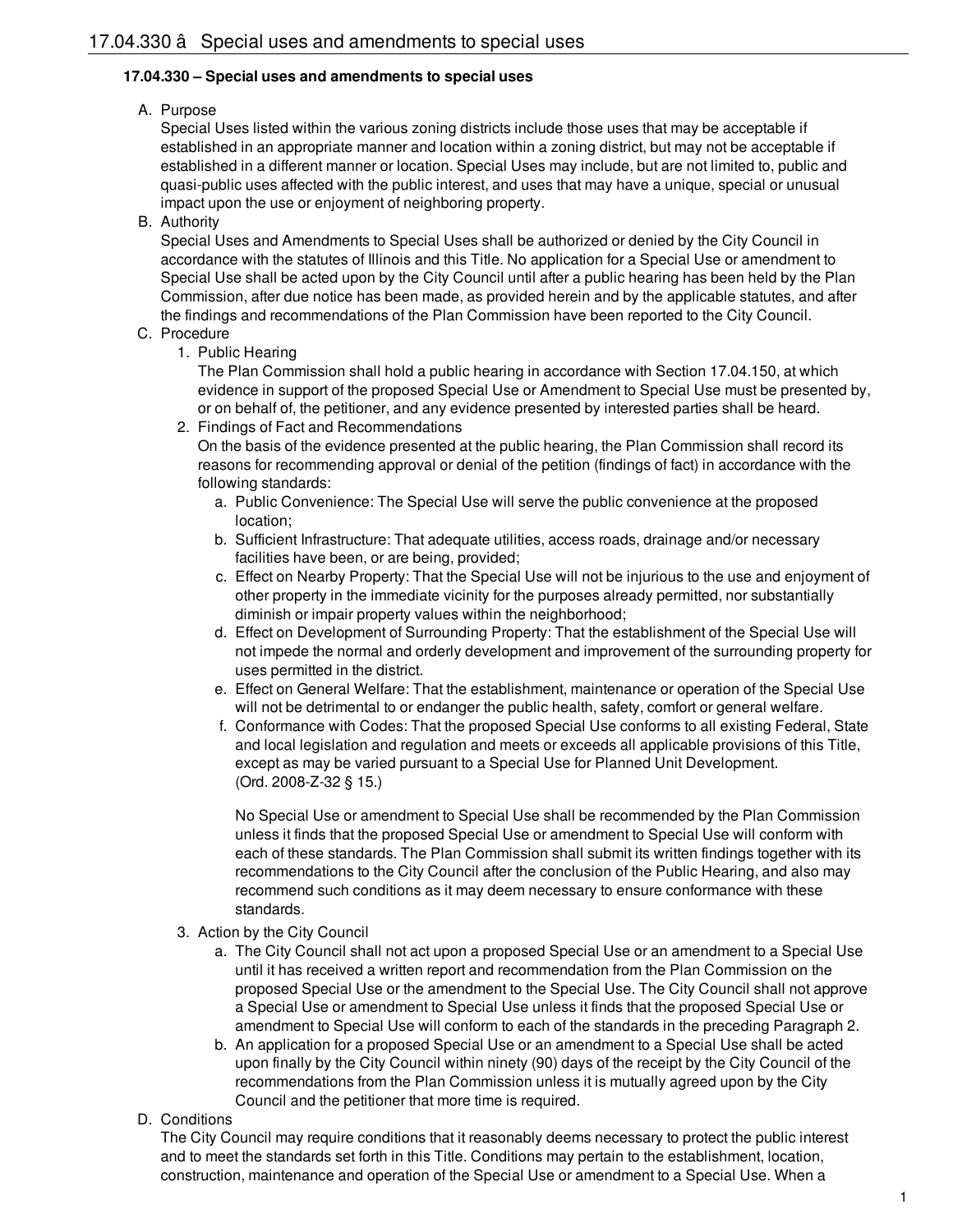Special Use or amendment to Special Use is granted with conditions, the City Council may require the applicant to provide evidence and/or financial guarantees to ensurethat the conditions will be complied with. Failure to comply with the conditions imposed shall constitute a violation of this Title. (Ord. 1981-Z-6 § 1 (part).)

E. No Presumption of Approval

The listing of a use as a Special Use within a zoning district does not constitute an assurance or presumption that such Special Use will be approved. Rather, each proposed Special Use shall be evaluated on an individual basis in relation to the standards of this Section and conformance with the other applicable provisions of this Title.

- F. Limitations on Special Uses
	- 1. A Special Use shall lapse twelve (12) months after the date it is granted, unless the Special Use or authorized construction for that Special Use (pursuant to a building permit) is commenced within that twelve (12) month period. However, the City Council may extend this period, upon written request from the applicant showing good cause. The provisions of this paragraph shall not apply to any Special Use for a Planned Unit Development.
	- 2. Special Use approval is granted to a specific property and authorizes the conduct of the Special Use only on the property represented on the application and is not transferable to other properties.
	- 3. The approval of a Special Use authorizes the use on the property in the manner proposed, but does not in itself authorize the establishment of such use without first obtaining all other required approvals, including building permits, sign permits and occupancy permits.
	- 4. Any modification or intensification of a Special Use that alters the essential character or operation of the use in a way not approved at the time the Special Use was granted, as evidenced by the ordinance granting the Special Use, other record or by the provisions of this Title, shall require new Special Use approval in accordance with this Section.
	- 5. If a Special Use ceases operation for a continuous period of twenty-four (24) months, the Special Use shall be deemed abandoned and the Special Use approval shall lapse. The Director of Community Development shall determine if a Special Use has ceased operation and shall notify in writing the record owner of the property. The notice shall be provided twenty-four (24) months prior to the date upon which the Special Use will be deemed abandoned. However, prior to the end of the twenty-four (24) month period the Director, at his/her discretion and for good cause, may extend, for up to twelve (12) months at a time, the period for abandonment.

If the Special Use is not reestablished within the aforementioned time period or extension thereof, the Special Use approval shall lapse, and a new Special Use approval shall be required to establish the use in accordance with this Section. This provision shall also apply to any existing use deemed a lawful Special Use in accordance with Section 17.02.040. The provisions of this paragraph shall not apply to any Special Use for a Planned Unit Development, which is subject to time limitations contained in Section 17.04.420.

[\(2008-Z-23](https://codebook.stcharlesil.gov/ordinances/ordinance-no-2008-z-23) : § 16)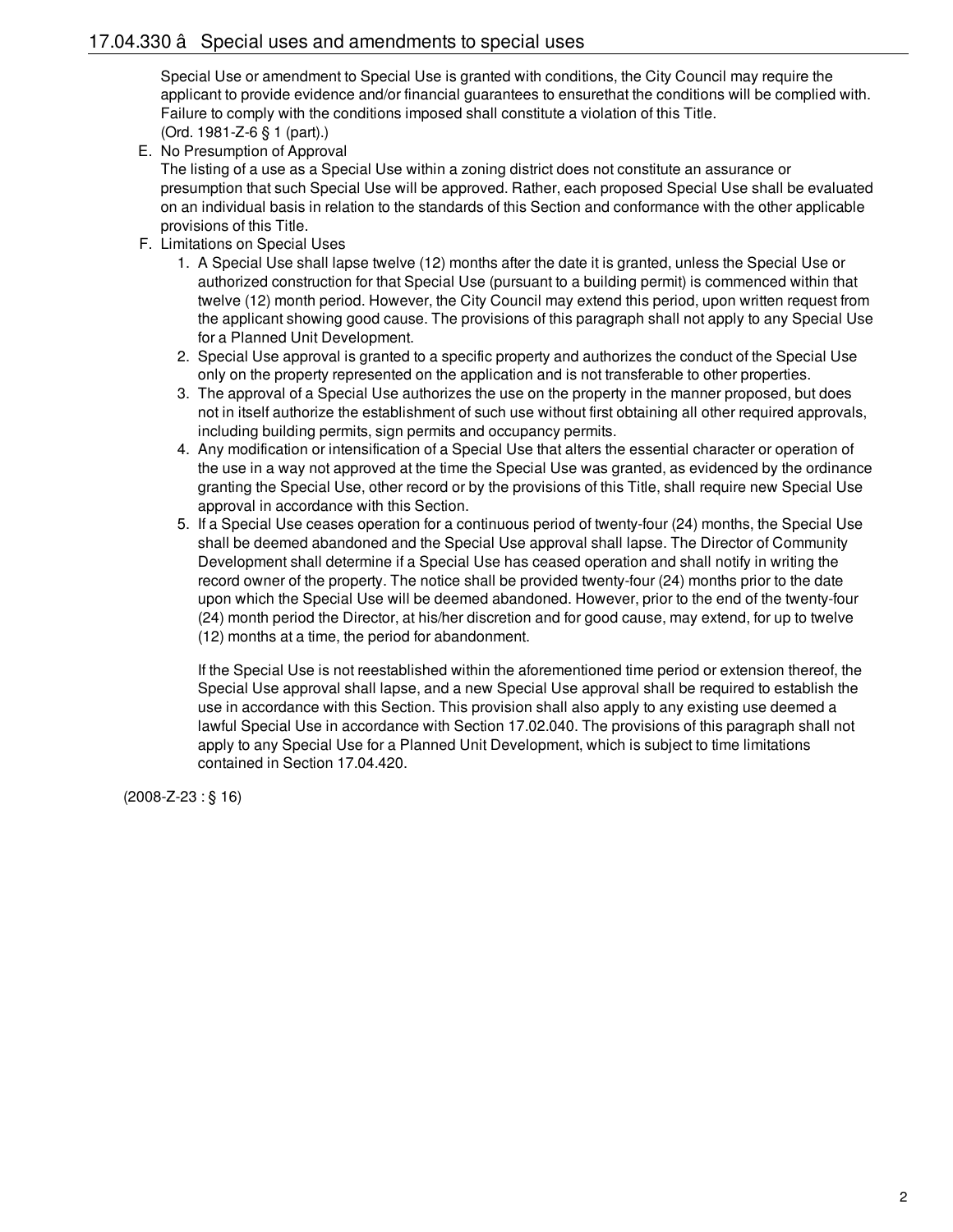#### **Findings of Fact – Other Communities**

\*Most require all findings to be in the affirmative to approve (except Elgin, South Elgin, North Aurora)

#### **Arlington Heights**

All findings must be in the affirmative for PC to approve. Findings:

- 1. That the special use is deemed necessary for the public convenience at this location
- 2. That such use will not, under the circumstances of the particular case, be detrimental to the health, safety, morals or general welfare of persons residing or working in the vicinity
- 3. That the proposed use will comply with the regulations and conditions specified in this Chapter for such use and with the stipulations and conditions made a part of the authorization granted by the village board.

#### **Aurora**

All findings must be in the affirmative for PC to recommend approval. Findings:

- A. Is in accordance with all applicable official physical development policies and other related official plans and policies of the City of Aurora.
- B. Represents the logical establishment and/or consistent extension of the requested classification in consideration of the existing land uses, existing zoning classifications, and essential character of the general area of the property in question.
- C. Is consistent with desirable trend of development in the general area of the property in question, occurring since the property in question was placed in its present zoning classification, desirability being defined as the trend's consistency with applicable official physical development policies and other related official plans and policies of the City of Aurora.
- D. Will permit uses which are more suitable than uses permitted under the existing zoning classification.
- E. Will maintain a compatible relationship with the traffic pattern and traffic volume of adjacent streets and will not have an adverse effect upon traffic or pedestrian movement and safety in the general area of the property in question.
- F. Will allow for the provision of adequate public services and facilities to the property in question and will have no adverse effect upon existing public services and facilities.
- G. Takes adequate measures or they will be taken to provide ingress and egress so designed as to maximize pedestrian and vehicular circulation ease and safety, minimize traffic congestion, and will not substantially increase the congestion in the public streets.

Additional standards for Special Use petitions:

- 1. Will not preclude the normal and orderly development and improvement of surrounding properties due to the saturation or concentration of similar uses in the general area;
- **2.** Is in all other respects is in conformance to the applicable regulations of the district in which it is located, except as such regulations may in each instance be modified by the city council pursuant to the recommendations of the Plan Commission.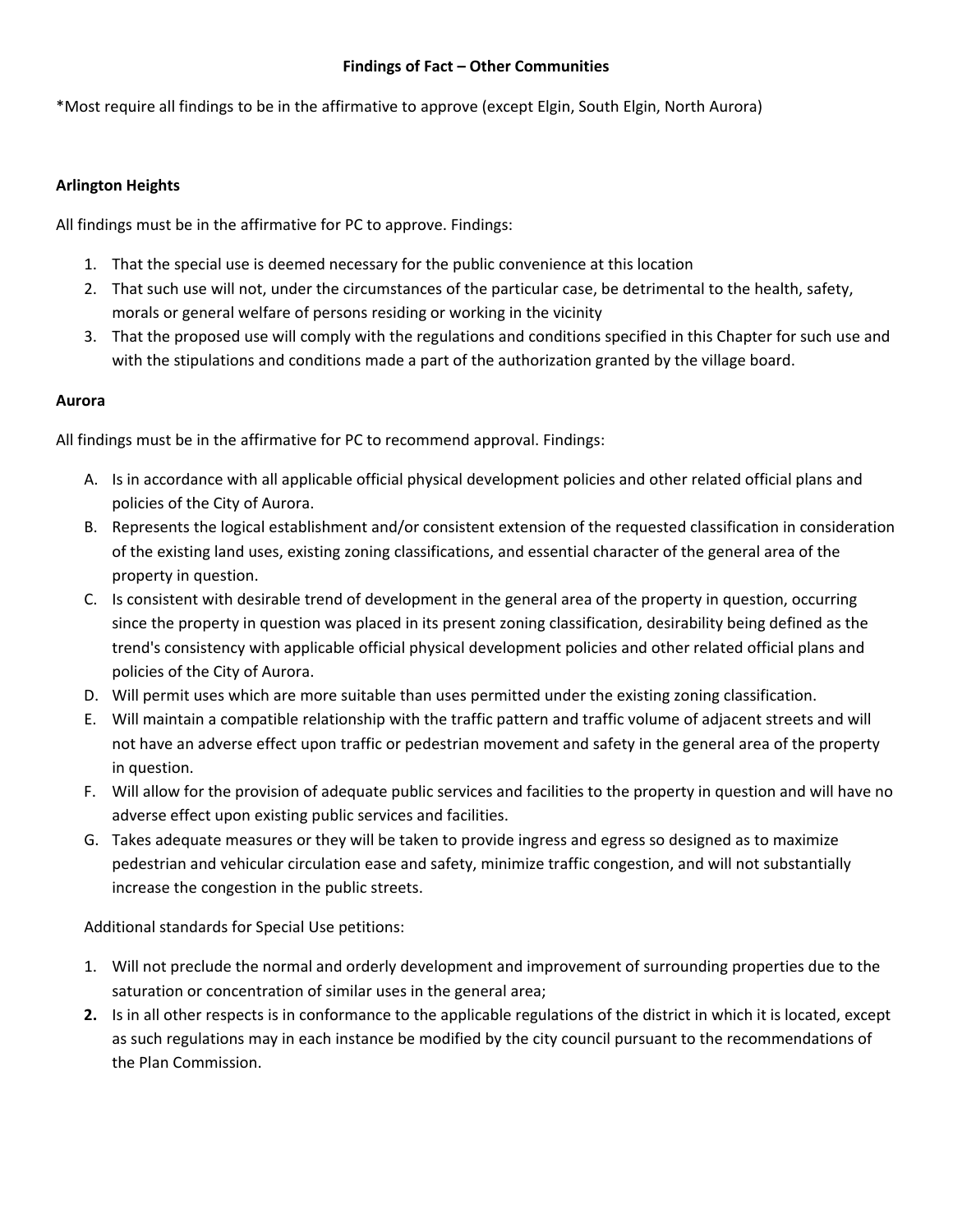#### **Bartlett**

All findings must be in the affirmative for PC to recommend approval. Findings:

- 1. That the proposed use at that particular location requested is necessary or desirable to provide a service or a facility which is in the interest of public convenience and will contribute to the general welfare of the neighborhood or community;
- 2. That such use will not under the circumstances of the particular case be detrimental to the health, safety, morals, or general welfare of persons residing or working in the vicinity or be injurious to property value or improvement in the vicinity;
- 3. That the special use shall conform to the regulations and conditions specified in this title for such use and with the stipulation and conditions made a part of the authorization granted by the Village Board of Trustees.

#### **Batavia**

All findings must be in the affirmative for PC to recommend approval. Findings:

- 1. The proposed use will not be detrimental to health, safety, or general welfare of persons living or working in the vicinity, to adjacent property, to the neighborhood, or to the public in general;
- 2. The proposed use, as conditioned, conforms with the purposes, intent, and policies of the Comprehensive Plan and any applicable area, neighborhood, or other plan adopted by the City Council
- 3. The proposed use conforms with the conditions, requirements, or standards required by the Zoning Code and any other applicable local, State, or Federal requirements; and
- 4. The proposed use, as conditioned, would not unreasonably interfere with the use and enjoyment of nearby properties.

#### **Campton Hills**

All findings must be in the affirmative for Zoning Board to approve: Findings (same as Kane County):

- 1. That the establishment, maintenance or operation of the special use will not be unreasonably detrimental to or endanger the public health, safety, morals, comfort or general welfare
- 2. That the special use will not be injurious to the use and enjoyment of other property in the immediate vicinity for the purposes already permitted, nor substantially diminish and impair property values within the neighborhood
- 3. That the establishment of the special use will not impede the normal and orderly development and improvement of surrounding property for uses permitted in the district
- 4. That adequate utility, access roads, drainage and/or other necessary facilities have been or are being provided
- 5. That adequate measures have been or will be taken to provide ingress and egress so designed as to minimize traffic congestion in the public streets and roads
- 6. That the special use shall in all other respects conform to the applicable regulations of the district in which it is located, except as such regulations may in each instance be modified by the County Board pursuant to the recommendations of the Zoning Board of Appeals.

#### **Carol Stream**

All findings must be in the affirmative to approve. Findings:

- 1. Is deemed necessary for the public convenience at the location;
- 2. Will not be unreasonably detrimental to or endanger the public health, safety, morals, comfort or general welfare;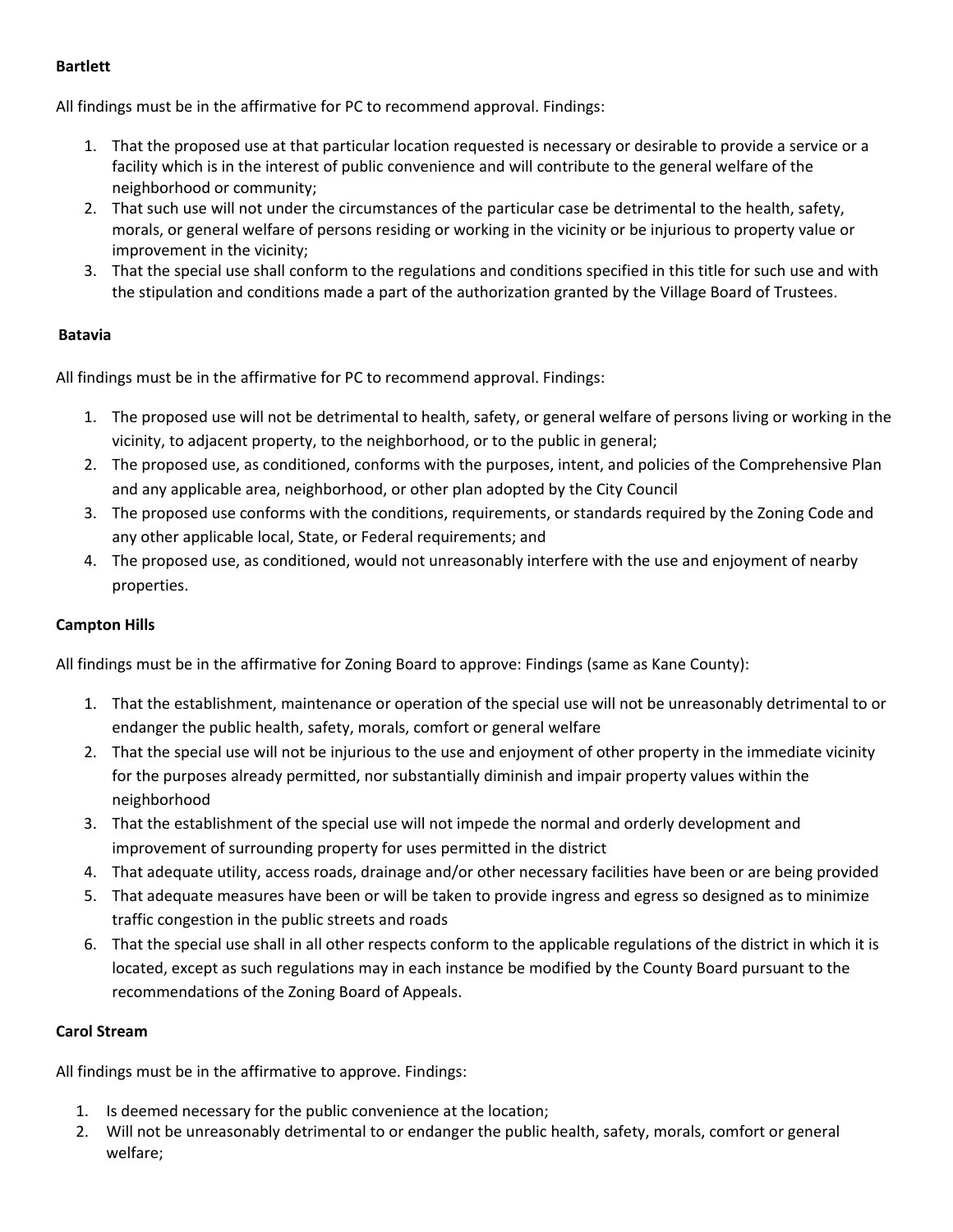- 3. Will not be injurious to the use and enjoyment of other property in the immediate vicinity for the purposes already permitted, nor substantially diminish and impair property values within the neighborhood;
- 4. Will not impede the normal and orderly development and improvement of surrounding property for uses permitted in the district;
- 5. Will provide adequate utilities, access roads, drainage and other important and necessary community facilities; and
- 6. Will conform to the applicable regulations of the district in which it is located, except as such regulations may in each instance be modified by the Board of Trustees.

#### **Elburn**

All findings must be in the affirmative to approve. Findings:

- **A.** Will be harmonious with and in accordance with the general objectives of the Comprehensive Land Use Plan and/or this Zoning Ordinance.
- **B.** Will be designed, constructed, operated, and maintained so as to be harmonious and appropriate in appearance with the existing or intended character of the general vicinity, and that such use will not alter the essential character of the same area.
- **C.** Will not be hazardous or disturbing to existing or future neighborhood uses.
- **D.** Will be adequately served by essential public facilities and services such as highways, streets, police and fire protection, drainage structures, refuse disposal, water, sewers and schools, or that the persons or agencies responsible for the establishment of the proposed use shall be able to provide adequately any such services.
- **E.** Will not create excessive additional requirements at public cost for public facilities and services, and will not be detrimental to the economic welfare of the Village of Elburn.
- **F.** Will not involve uses, activities, processes, materials, equipment and/or conditions of operation that will be detrimental to any persons, property or the general welfare by reason of excessive production of traffic, noise, smoke, fumes, glare or odors.
- **G.** Will have vehicular approaches to the property which shall be so designed as to not create an undue interference with traffic on surrounding public streets or highways.
- **H.** Will not increase the potential for flood damage to adjacent property, or require additional public expense for flood protection, rescue or relief.
- **I.** Will not result in the destruction, loss or damage of natural, scenic or historic features of major importance to the Village of Elburn.

### **Elgin**

Does not appear all findings must be in the affirmative to recommend approval. City Code states, "The granting of a conditional use shall be contingent on the extent to which affirmative findings are made with respect to each of the following standards". Findings:

- A. Site Characteristics: The suitability of the subject property for the intended conditional use with respect to its size; shape; significant natural features including topography, watercourses, and vegetation; and existing improvements.
- B. Sewer And Water: The suitability of the subject property for the intended conditional use with respect to the availability of adequate municipal water, wastewater treatment, and stormwater control facilities.
- C. Traffic And Parking: The suitability of the subject property for the intended conditional use with respect to the provision of safe and efficient on site and off site vehicular circulation designed to minimize traffic congestion.
	- 1. Nonresidential land uses should be located central and accessible to the area or population served without requiring traffic movements through or into a residential neighborhood. Nonresidential land use should not be located within residential neighborhoods, but on their periphery as defined by the arterial street system.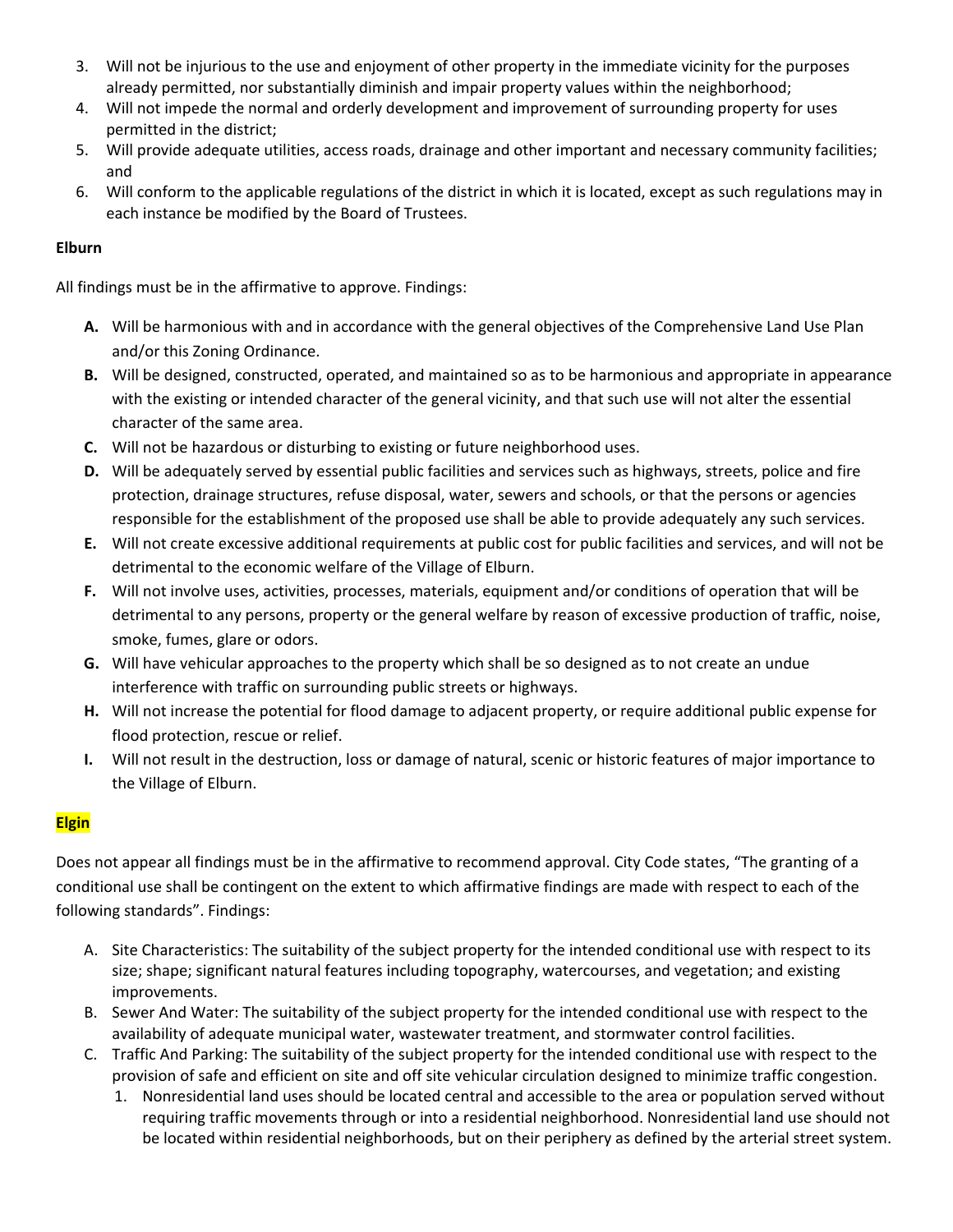- 2. The number of locations for vehicular access to or from a public right of way should be limited to those which are necessary for the reasonable use of the property and consistent with current traffic engineering standards. Property with two (2) street frontages should not be permitted access to or from the street with the higher degree of continuity within the overall street system or with the higher traffic volume. With the exception of residential driveways, locations for vehicular access to or from a public right of way should be aligned directly opposite existing or approved locations across the street.
- D. Location, Design, And Operation: The suitability of the subject property for the intended conditional use with respect to it being located, designed, and operated so as to promote the purpose and intent of this title and chapter.
- E. Historic Preservation: Where applicable, the suitability of the subject property for the intended conditional use with respect to making possible an efficient contemporary use of, or a compatible improvement to a designated landmark or property located in a designated historic district while preserving those portions and features of the property which are significant to its historic, architectural, and cultural values to a historic preservation plan and subject to the provisions of title 20 of this code.

#### **Geneva**

All findings must be in the affirmative for PC to recommend approval. Findings:

- 1. The proposed use at the specified location is consistent with the comprehensive plan.
- 2. The proposed building or use will not diminish the value of adjacent and nearby properties.
- 3. The proposed use at the specified location will not substantially or unduly increase traffic, traffic congestion and on‐street parking demand in the immediate vicinity of the proposed use and in the area affected by traffic generated by the proposed use.
- 4. The proposed use has been designed to provide for adequate ingress and egress to minimize potential vehicle conflicts and congestion in public streets.
- 5. The proposed building or use will not adversely affect or change the character of the area in which it is located.
- 6. The proposed use at the specified location will not adversely affect the use and development of adjacent and nearby properties in accordance with the regulations of the district in which they are located. The location, size and height of proposed buildings and other structures, and the operation of the use will not adversely affect the use and development or hinder the appropriate development of adjacent and nearby properties.
- 7. Adequate utility, drainage, parking and other necessary facilities to service the proposed use will be provided and that such utility, drainage, parking and other necessary facilities will not adversely affect the use, development and value of adjacent and nearby properties.
- 8. The proposed building, other structures and use comply with any and all regulations, conditions or requirements of the city applicable to such building, structure or use.
- 9. That the exterior architectural appeal and function of any proposed structure will not be so at variance with either the exterior architectural appeal and functional plan of the structures already constructed or in the course of construction in the immediate neighborhood or the character of the applicable district to cause a substantial depreciation in property values in the neighborhood.

#### **Kane County**

All findings must be in the affirmative for Zoning Board to recommend approval. Findings:

7. That the establishment, maintenance or operation of the special use will not be unreasonably detrimental to or endanger the public health, safety, morals, comfort or general welfare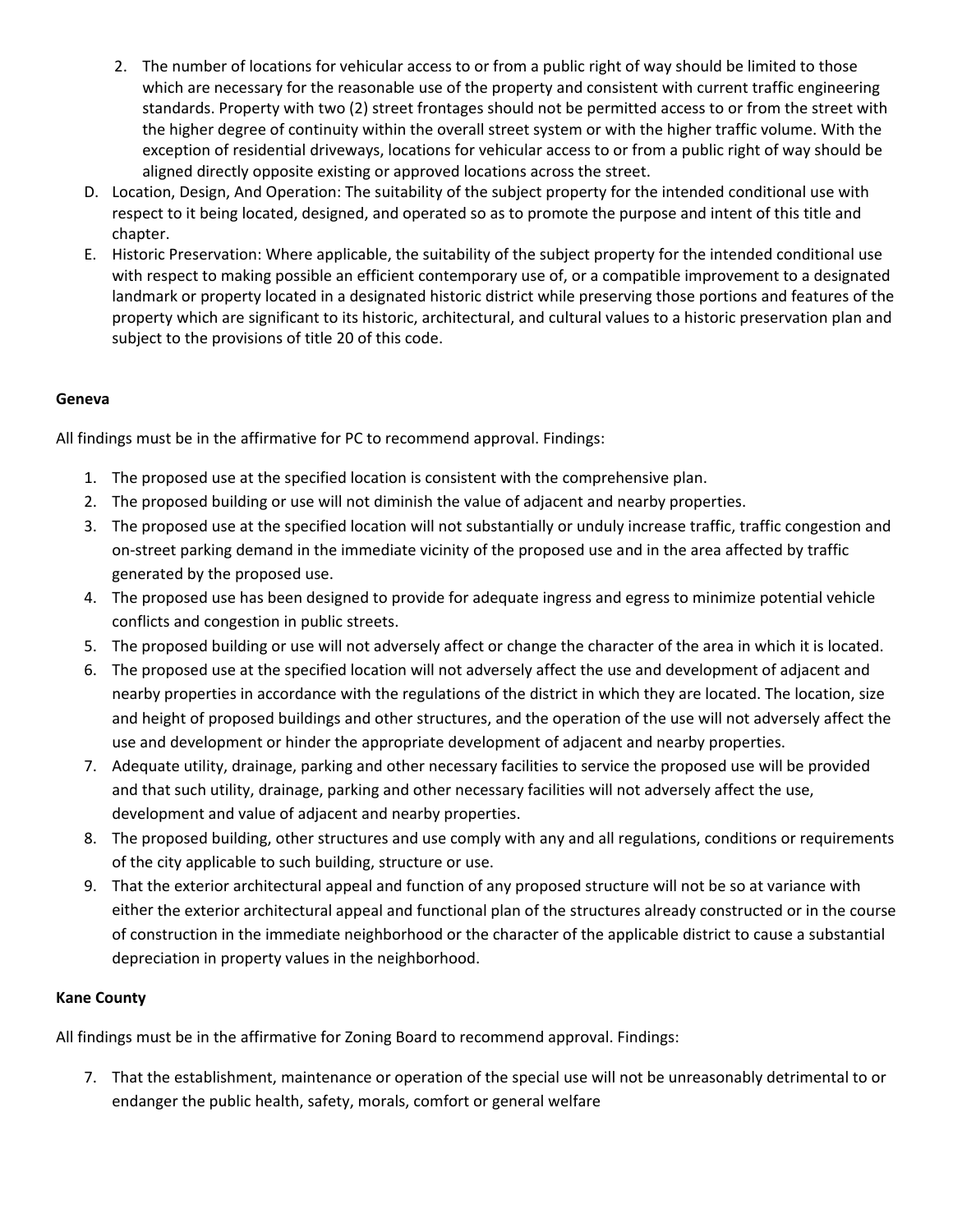- 8. That the special use will not be injurious to the use and enjoyment of other property in the immediate vicinity for the purposes already permitted, nor substantially diminish and impair property values within the neighborhood
- 9. That the establishment of the special use will not impede the normal and orderly development and improvement of surrounding property for uses permitted in the district
- 10. That adequate utility, access roads, drainage and/or other necessary facilities have been or are being provided
- 11. That adequate measures have been or will be taken to provide ingress and egress so designed as to minimize traffic congestion in the public streets and roads
- 12. That the special use shall in all other respects conform to the applicable regulations of the district in which it is located, except as such regulations may in each instance be modified by the County Board pursuant to the recommendations of the Zoning Board of Appeals.

#### **Lombard**

All findings must be in the affirmative for PC to recommend approval. Findings:

- A. That the establishment, maintenance, or operation of the conditional use will not be detrimental to, or endanger the public health, safety, morals, comfort, or general welfare;
- B. That the conditional use will not be injurious to the uses and enjoyment of other property in the immediate vicinity for the purposes already permitted, nor substantially diminish and impair property values within the neighborhood in which it is to be located.
- C. That the establishment of the conditional use will not impede the normal and orderly development and improvement of the surrounding property for uses permitted in the district;
- D. That adequate public utilities, access roads, drainage and/or necessary facilities have been or will be provided;
- E. That adequate measures have been or will be taken to provide ingress and egress so designed as to minimize traffic congestion in the public streets;
- F. That the proposed conditional use is not contrary to the objectives of the current comprehensive plan for the Village of Lombard; and
- G. That the conditional use shall, in all other respects, conform to the applicable regulations of the district in which it is located, except as such regulations may, in each instance, be modified pursuant to the recommendations of the Plan Commission.

#### **Naperville**

All findings must be in the affirmative for PC to recommend approval and for City Council to approve. Findings:

- 1. The establishment, maintenance or operation of the conditional use will not be detrimental to, or endanger the public health, safety and general welfare; and
- 2. The conditional use will not be injurious to the use and enjoyment of other property in the immediate area for the purposes already permitted, nor substantially diminish and impair property values within the neighborhood;
- 3. The establishment of the conditional use will not impede the normal and orderly development and improvement of the adjacent property for uses permitted in the district.
- 4. The establishment of the conditional use is not in conflict with the adopted comprehensive master plan.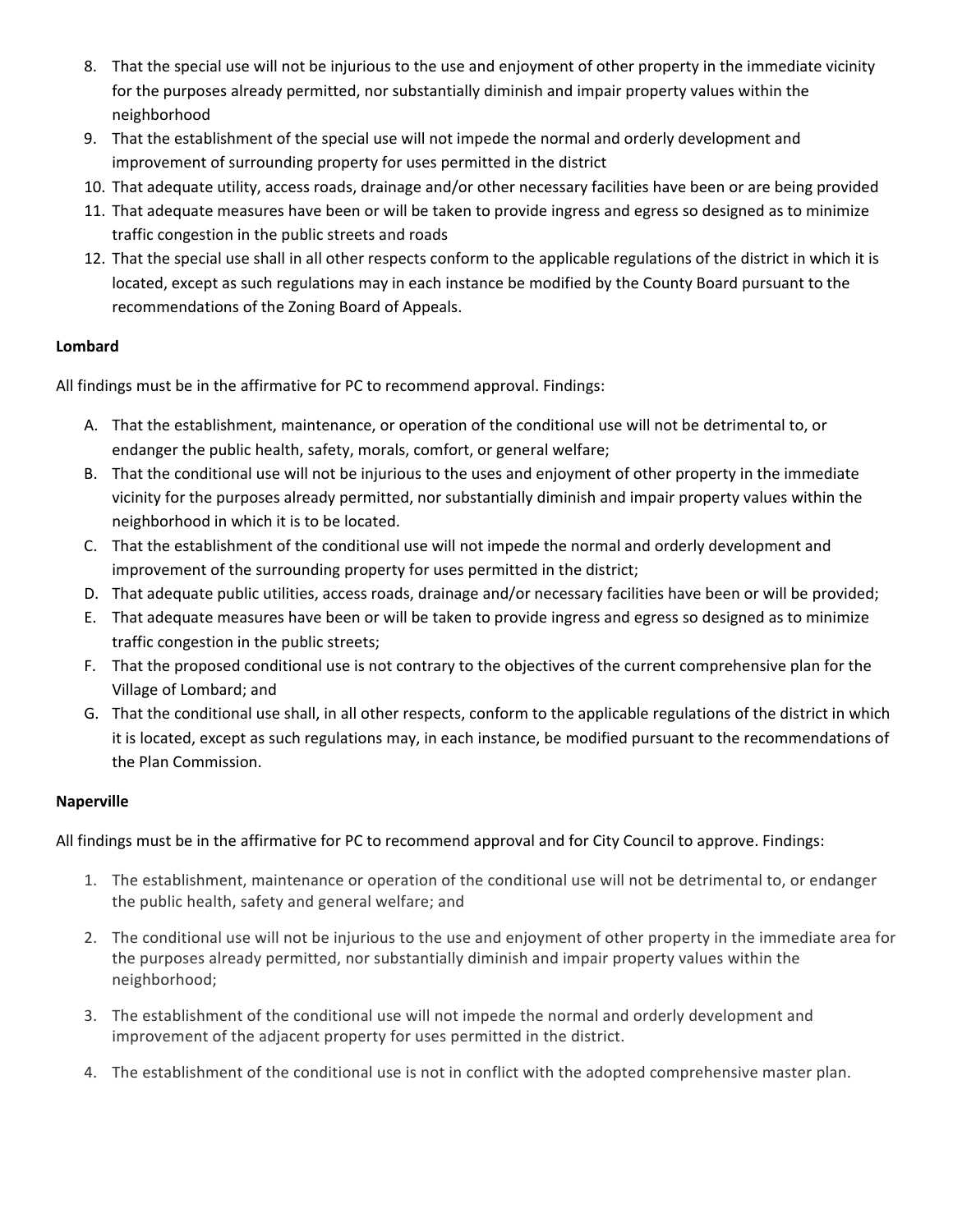#### **North Aurora**

Does not appear all findings must be in the affirmative to recommend approval. City Code states, "An application for a special use shall not be approved unless the application is determined to be considered in light of each of the following standards". Findings:

- 1. The proposed special use is, in fact, a special use authorized in the zoning district in which the property is located.
- 2. The proposed special use is deemed necessary for the public convenience at that location.
- 3. The proposed special use does not create excessive additional impacts at public expense for public facilities and services, and will be beneficial to the economic welfare of the community.
- 4. The proposed use is in conformance with the goals and policies of the Comprehensive Plan, and all Village codes and regulations.
- 5. The proposed special use will be designed, located, operated, and maintained so as to be harmonious and compatible in use and appearance with the existing or intended character of the general vicinity.
- 6. The proposed special use will not significantly diminish the safety, use, enjoyment, and value of other property in the neighborhood in which it is located.
- 7. The proposed special use is compatible with development on adjacent or neighboring property.
- 8. The proposed special use minimizes potentially dangerous traffic movements, and provides adequate and safe access to the site.
- 9. The proposed special use provides the required number of parking spaces and maintains parking areas, in accordance with the requirements of this Ordinance.
- 10. The proposed special use is served by adequate utilities, drainage, road access, public safety, and other necessary facilities.
- 11. The proposed special use conforms with the requirements of this Ordinance and other applicable regulations.

#### **Schaumburg**

All findings must be in the affirmative to approve. Findings:

- 1. The proposed use at that particular location requested is necessary or desirable to provide a service or a facility which is in the interest of public convenience and will contribute to the general welfare of the neighborhood or community; and
- 2. Such use will not, under the circumstances or the particular case, be detrimental to the health, safety, morals or general welfare of persons residing or working in the vicinity or injurious to property values or improvements in the vicinity; and
- 3. The proposed use will comply with the regulations and conditions specified in this chapter for such use and with the stipulations and conditions made a part of the authorization granted by the village board.

#### **South Elgin**

Does not appear all findings must be in the affirmative to recommend approval. City Code states, "The Planning and Zoning Commission shall evaluate the application based upon the Zoning Administrator's report, the evidence presented at the public hearing, and each of the standards of § 156.03.C.3.d (Standards for Special Use Permits)…The Village Board, Planning and Zoning Commission, and Zoning Administrator shall evaluate applications for special use permits with specific written findings based on each of the standards of this Section". Findings:

1. The proposed special use will not endanger the health, safety, comfort, convenience and general welfare of the public.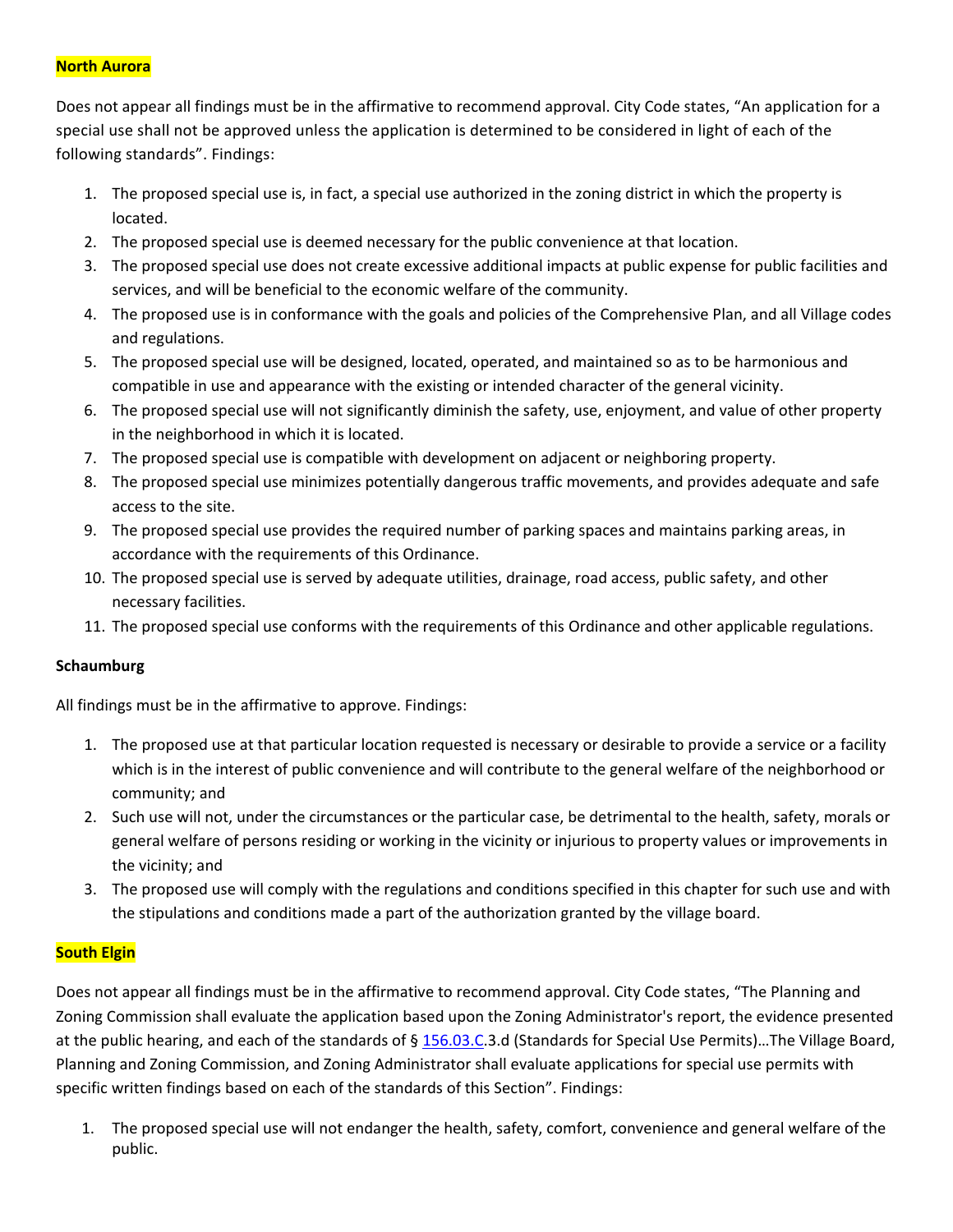- 2. The proposed special use is compatible with the character of adjacent properties and other property within the immediate vicinity of the proposed special use.
- 3. The proposed special use will not impede the normal and orderly development and improvement of adjacent properties and other property within the immediate vicinity of the proposed special use.
- 4. The proposed special use will be provided with adequate utilities, access roads, drainage, and/or other necessary facilities.
- 5. The proposed special use is consistent with the intent of the elements of the Comprehensive Plan, this Unified Development Ordinance, and the other land use policies of the Village.

#### **West Chicag**o

All findings must be in the affirmative for Zoning Board of Appeals to recommend approval and for City Council to approve. Findings:

- A. Is necessary for the public convenience at that location or, in the case of existing nonconforming uses, a special use permit will make the use more compatible with its surroundings;
- B. Is so designed, located and proposed to be operated that the public health, safety and welfare will be protected;
- C. Will not cause substantial injury to the value of other property in the neighborhood in which it is to be located; and
- D. The proposed special use is designated by this code as a listed special use in the zoning district in which the property in question is located.

#### **Wheaton**

All findings must be in the affirmative to approve. Findings:

- 1. The establishment, maintenance, or operation of the special use shall not be detrimental to the public health, safety, morals, comfort, convenience, and general welfare
- 2. The special use shall not be injurious to the uses and enjoyment of other property in the immediate vicinity for the purposes already permitted, not substantially diminish property values within the neighborhood
- 3. The establishment of a special use shall not impede the normal and orderly development and improvement of the surrounding property for uses already permitted
- 4. Adequate utilities, access ways, drainage, and other necessary facilities shall be provided
- 5. Adequate measures shall be taken to provide ingress and egress designed to minimize traffic congestion in the public streets
- 6. The special use shall comply with the objectives of the Wheaton Comprehensive Plan
- 7. The special use shall conform to the applicable requirements of the district in which it is located, as well as any other applicable requirements of this ordinance, except as may be varied by the Board or City Council.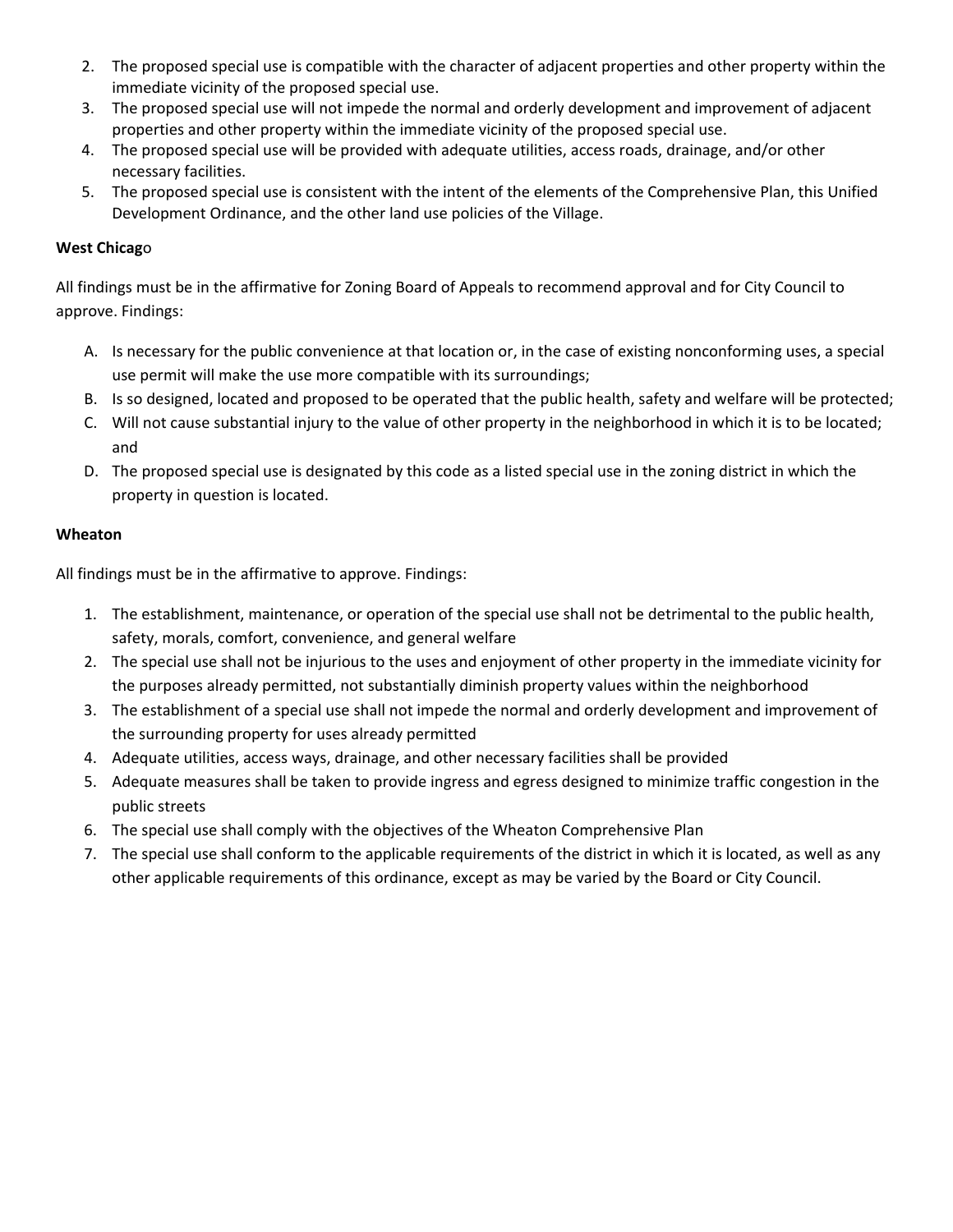(65 ILCS 5/11-13-1) (from Ch. 24, par. 11-13-1)

Sec. 11-13-1. To the end that adequate light, pure air, and safety from fire and other dangers may be secured, that the taxable value of land and buildings throughout the municipality may be conserved, that congestion in the public streets may be lessened or avoided, that the hazards to persons and damage to property resulting from the accumulation or runoff of storm or flood waters may be lessened or avoided, and that the public health, safety, comfort, morals, and welfare may otherwise be promoted, and to insure and facilitate the preservation of sites, areas, and structures of historical, architectural and aesthetic importance; the corporate authorities in each municipality have the following powers:

 (1) to regulate and limit the height and bulk of buildings hereafter to be erected;

 (2) to establish, regulate and limit, subject to the provisions of Division 14 of this Article 11, the building or set-back lines on or along any street, traffic-way, drive, parkway or storm or floodwater runoff channel or basin;

 (3) to regulate and limit the intensity of the use of lot areas, and to regulate and determine the area of open spaces, within and surrounding such buildings;

 (4) to classify, regulate and restrict the location of trades and industries and the location of buildings designed for specified industrial, business, residential, and other uses;

 (5) to divide the entire municipality into districts of such number, shape, area, and of such different classes (according to use of land and buildings, height and bulk of buildings, intensity of the use of lot area, area of open spaces, or other classification) as may be deemed best suited to carry out the purposes of this Division 13;

 (6) to fix standards to which buildings or structures therein shall conform;

 (7) to prohibit uses, buildings, or structures incompatible with the character of such districts;

 (8) to prevent additions to and alteration or remodeling of existing buildings or structures in such a way as to avoid the restrictions and limitations lawfully imposed under this Division 13;

 (9) to classify, to regulate and restrict the use of property on the basis of family relationship, which family relationship may be defined as one or more persons each related to the other by blood, marriage or adoption and maintaining a common household;

 (10) to regulate or forbid any structure or activity which may hinder access to solar energy necessary for the proper functioning of a solar energy system, as defined in Section 1.2 of the Comprehensive Solar Energy Act of 1977;

(11) to require the creation and preservation of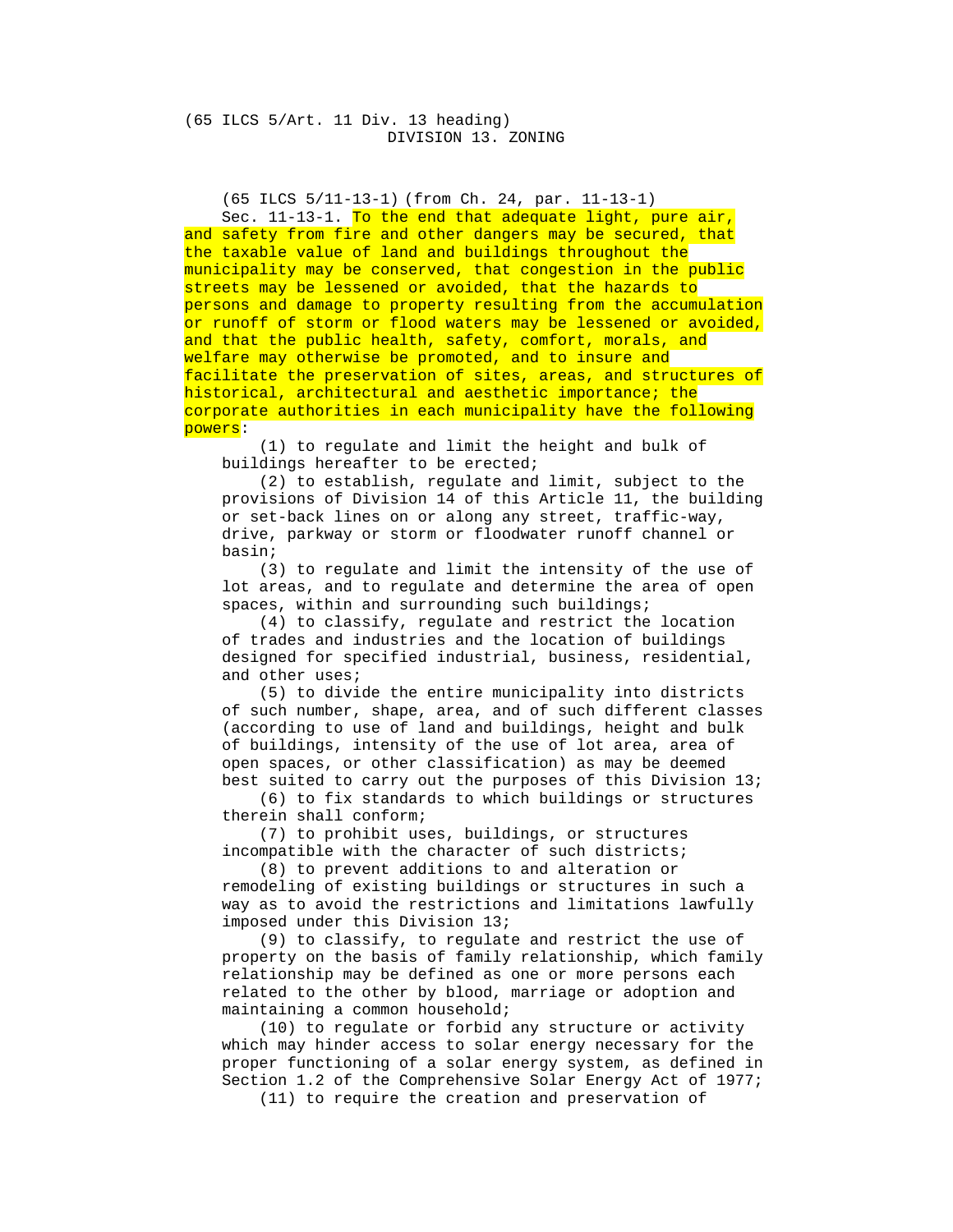affordable housing, including the power to provide increased density or other zoning incentives to developers who are creating, establishing, or preserving affordable housing; and

 (12) to establish local standards solely for the review of the exterior design of buildings and structures, excluding utility facilities and outdoor off-premises advertising signs, and designate a board or commission to implement the review process; except that, other than reasonable restrictions as to size, no home rule or nonhome rule municipality may prohibit the display of outdoor political campaign signs on residential property during any period of time, the regulation of these signs being a power and function of the State and, therefor, this item (12) is a denial and limitation of concurrent home rule powers and functions under subsection (i) of Section 6 of Article VII of the Illinois Constitution.

 The powers enumerated may be exercised within the corporate limits or within contiguous territory not more than one and one-half miles beyond the corporate limits and not included within any municipality. However, if any municipality adopts a plan pursuant to Division 12 of Article 11 which plan includes in its provisions a provision that the plan applies to such contiguous territory not more than one and one-half miles beyond the corporate limits and not included in any municipality, then no other municipality shall adopt a plan that shall apply to any territory included within the territory provided in the plan first so adopted by another municipality. No municipality shall exercise any power set forth in this Division 13 outside the corporate limits thereof, if the county in which such municipality is situated has adopted "An Act in relation to county zoning", approved June 12, 1935, as amended. Nothing in this Section prevents a municipality of more than 112,000 population located in a county of less than 185,000 population that has adopted a zoning ordinance and the county that adopted the zoning ordinance from entering into an intergovernmental agreement that allows the municipality to exercise its zoning powers beyond its territorial limits; provided, however, that the intergovernmental agreement must be limited to the territory within the municipality's planning jurisdiction as defined by law or any existing boundary agreement. The county and the municipality must amend their individual zoning maps in the same manner as other zoning changes are incorporated into revised zoning maps. No such intergovernmental agreement may authorize a municipality to exercise its zoning powers, other than powers that a county may exercise under Section 5-12001 of the Counties Code, with respect to land used for agricultural purposes. This amendatory Act of the 92nd General Assembly is declarative of existing law. No municipality may exercise any power set forth in this Division 13 outside the corporate limits of the municipality with respect to a facility of a telecommunications carrier defined in Section 5- 12001.1 of the Counties Code.

 Notwithstanding any other provision of law to the contrary, 30 days prior to the issuance of any permits for a new telecommunications facility within 1.5 miles of a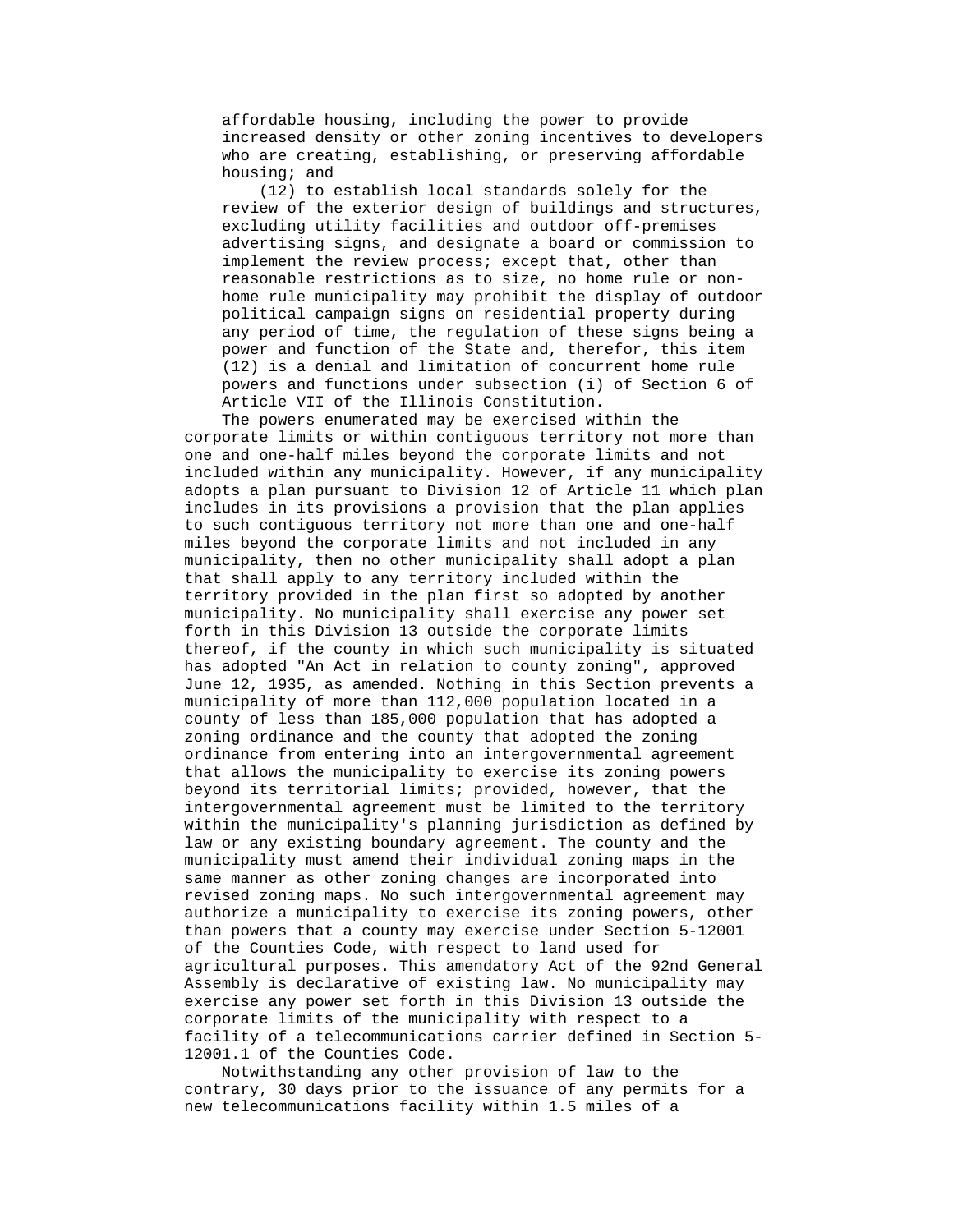municipality, the telecommunications carrier constructing the facility shall provide written notice of its intent to construct the facility. The notice shall include, but not be limited to, the following information: (i) the name, address, and telephone number of the company responsible for the construction of the facility, (ii) the address and telephone number of the governmental entity that is to issue the building permit for the telecommunications facility, (iii) a site plan and site map of sufficient specificity to indicate both the location of the parcel where the telecommunications facility is to be constructed and the location of all the telecommunications facilities within that parcel, and (iv) the property index number and common address of the parcel where the telecommunications facility is to be located. The notice shall not contain any material that appears to be an advertisement for the telecommunications carrier or any services provided by the telecommunications carrier. The notice shall be provided in person, by overnight private courier, or by certified mail to all owners of property within 250 feet of the parcel in which the telecommunications carrier has a leasehold or ownership interest. For the purposes of this notice requirement, "owners" means those persons or entities identified from the authentic tax records of the county in which the telecommunications facility is to be located. If, after a bona fide effort by the telecommunications carrier to determine the owner and his or her address, the owner of the property on whom the notice must be served cannot be found at the owner's last known address, or if the mailed notice is returned because the owner cannot be found at the last known address, the notice requirement of this paragraph is deemed satisfied. For the purposes of this paragraph, "facility" means that term as it is defined in Section 5-12001.1 of the Counties Code.

 If a municipality adopts a zoning plan covering an area outside its corporate limits, the plan adopted shall be reasonable with respect to the area outside the corporate limits so that future development will not be hindered or impaired; it is reasonable for a municipality to regulate or prohibit the extraction of sand, gravel, or limestone even when those activities are related to an agricultural purpose. If all or any part of the area outside the corporate limits of a municipality which has been zoned in accordance with the provisions of this Division 13 is annexed to another municipality or municipalities, the annexing unit shall thereafter exercise all zoning powers and regulations over the annexed area.

 In all ordinances passed under the authority of this Division 13, due allowance shall be made for existing conditions, the conservation of property values, the direction of building development to the best advantage of the entire municipality and the uses to which the property is devoted at the time of the enactment of such an ordinance. The powers conferred by this Division 13 shall not be exercised so as to deprive the owner of any existing property of its use or maintenance for the purpose to which it is then lawfully devoted, but provisions may be made for the gradual elimination of uses, buildings and structures which are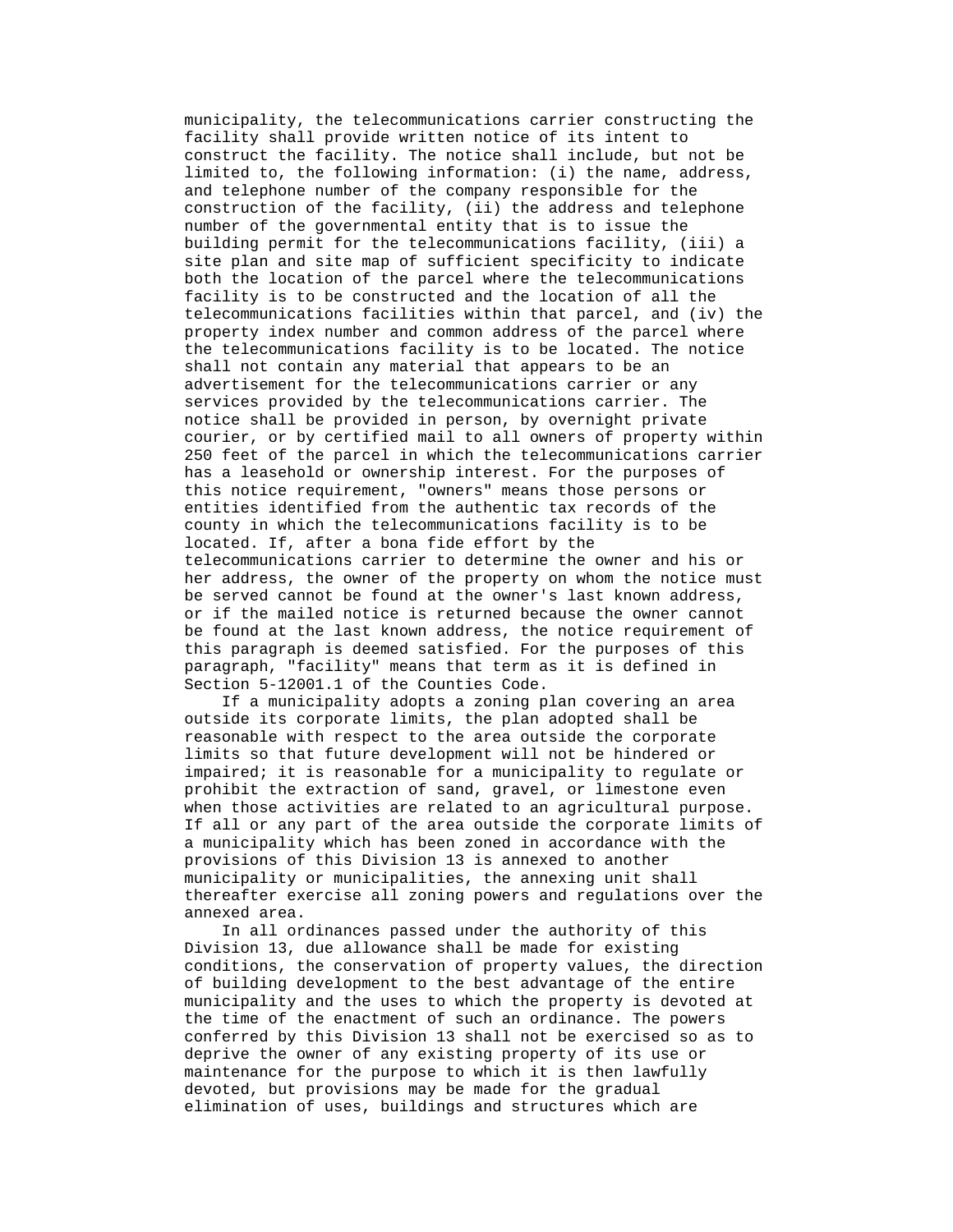incompatible with the character of the districts in which they are made or located, including, without being limited thereto, provisions (a) for the elimination of such uses of unimproved lands or lot areas when the existing rights of the persons in possession thereof are terminated or when the uses to which they are devoted are discontinued; (b) for the elimination of uses to which such buildings and structures are devoted, if they are adaptable for permitted uses; and (c) for the elimination of such buildings and structures when they are destroyed or damaged in major part, or when they have reached the age fixed by the corporate authorities of the municipality as the normal useful life of such buildings or structures.

 This amendatory Act of 1971 does not apply to any municipality which is a home rule unit, except as provided in item (12).

(Source: P.A. 96-904, eff. 1-1-11; 97-496, eff. 8-22-11.)

#### (65 ILCS 5/11-13-1.1) (from Ch. 24, par. 11-13-1.1)

Sec. 11-13-1.1. The corporate authorities of any municipality may in its ordinances passed under the authority of this Division 13 provide for the **classification of special uses. Such uses may include but are not limited to public and quasi-public uses affected with the public interest, uses which may have a unique, special or unusual impact upon the use or enjoyment of neighboring property, and planned developments.** A use may be a permitted use in one or more zoning districts, and a special use in one or more other zoning districts. A special use shall be permitted only after a public hearing before some commission or committee designated by the corporate authorities, with prior notice thereof given in the manner as provided in Section 11-13-6 and 11-13-7. Any notice required by this Section need not include a metes and bounds legal description of the area classified for special uses, provided that the notice includes: (i) the common street address or addresses and (ii) the property index number ("PIN") or numbers of all the parcels of real property contained in the area classified for special uses. **A special use shall be permitted only upon evidence that such use meets standards established for such classification in the ordinances, and the granting of permission therefor may be subject to conditions reasonably necessary to meet such standards.** In addition, any proposed special use which fails to receive the approval of the commission or committee designated by the corporate authorities to hold the public hearing shall not be approved by the corporate authorities except by a favorable majority vote of all aldermen, commissioners or trustees of the municipality then holding office; however, the corporate authorities may by ordinance increase the vote requirement to two-thirds of all aldermen, commissioners or trustees of the municipality then holding office.

(Source: P.A. 97-336, eff. 8-12-11.)

(65 ILCS 5/11-13-1.5)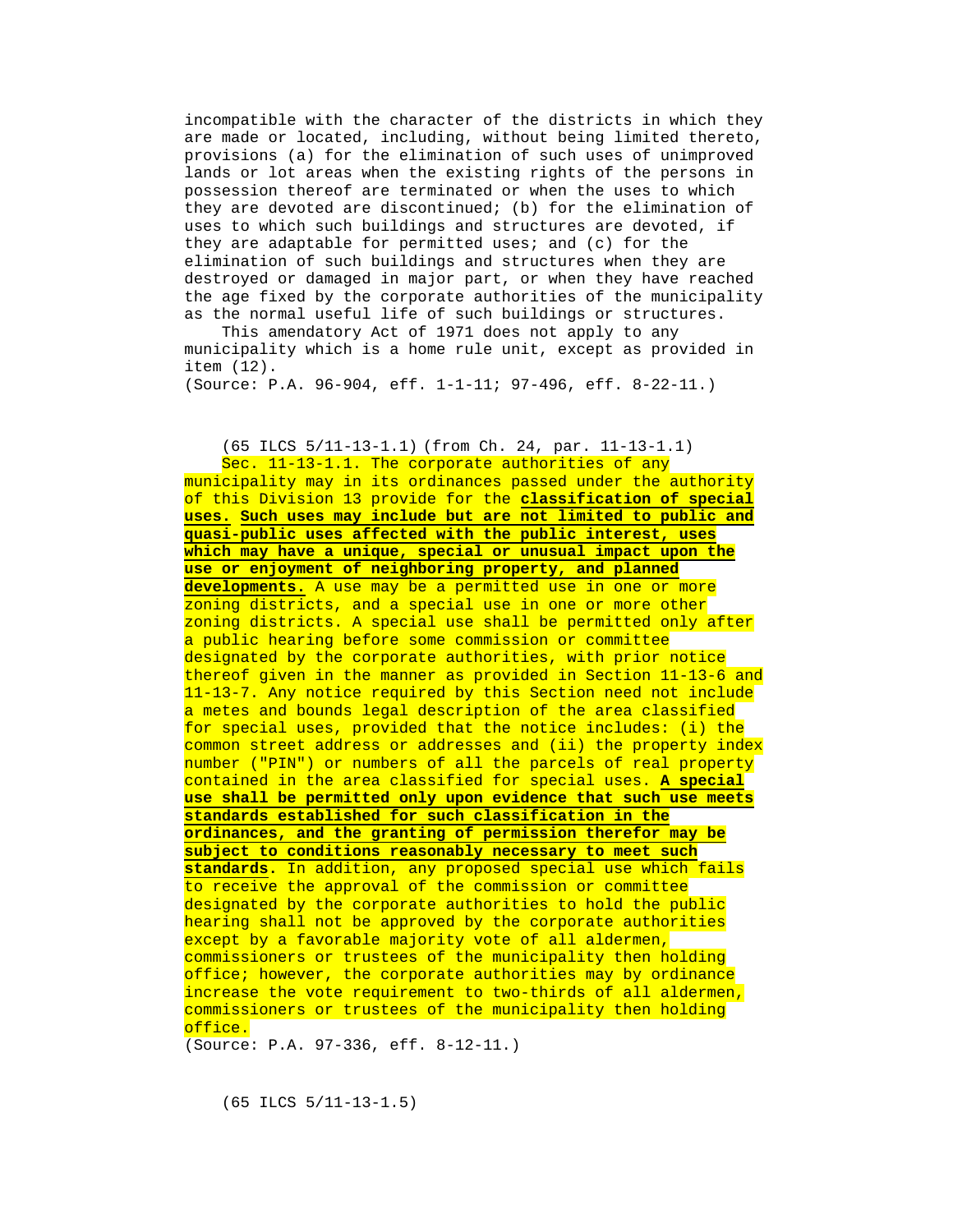Sec. 11-13-1.5. Amateur radio communications; antenna regulations. Notwithstanding any provision of law to the contrary, no ordinance or resolution may be adopted or enforced by a municipality after the effective date of this amendatory Act of the 97th General Assembly that affects the placement, screening, or height of antennas or antenna support structures that are used for amateur radio communications unless the ordinance or resolution: (i) has a reasonable and clearly defined aesthetic, public health, or safety objective and represents the minimum practical regulation that is necessary to accomplish the objectives; and (ii) reasonably accommodates amateur radio communications.

 A municipality may not regulate the antennas or antenna support structures that are used for amateur radio communications in a manner inconsistent with this Section. This Section is a limitation under subsection (i) of Section 6 of Article VII of the Illinois Constitution on the concurrent exercise by home rule units of powers and functions exercised by the State.

(Source: P.A. 97-720, eff. 6-29-12.)

(65 ILCS 5/11-13-2) (from Ch. 24, par. 11-13-2)

 Sec. 11-13-2. The corporate authorities in each municipality which desires to exercise the powers conferred by this Division 13, or who have exercised such power and desire to adopt a new ordinance, shall provide for a zoning commission with the duty to recommend the boundaries of districts and appropriate regulations to be enforced therein. The commission shall be appointed by the mayor or president, subject to confirmation by the corporate authorities. The commission shall prepare a tentative report and a proposed zoning ordinance for the entire municipality. After the preparation of such a tentative report and ordinance, the commission shall hold a hearing thereon and shall afford persons interested an opportunity to be heard. Notice of the hearing shall be published at least once, not more than 30 nor less than 15 days before the hearing, in one or more newspapers published in the municipality, or, if no newspaper is published therein, then in one or more newspapers published in the county in which the municipality is located and having a general circulation within the municipality. The notice shall state the time and place of the hearing and the place where copies of the proposed ordinance will be accessible for examination by interested persons. The hearing may be adjourned from time to time.

 Within 30 days after the final adjournment of the hearing the commission shall make a final report and submit a proposed ordinance for the entire municipality to the corporate authorities. The corporate authorities may enact the ordinance with or without change, or may refer it back to the commission for further consideration. The zoning commission shall cease to exist upon the adoption of a zoning ordinance for the entire municipality. (Source: P.A. 80-452.)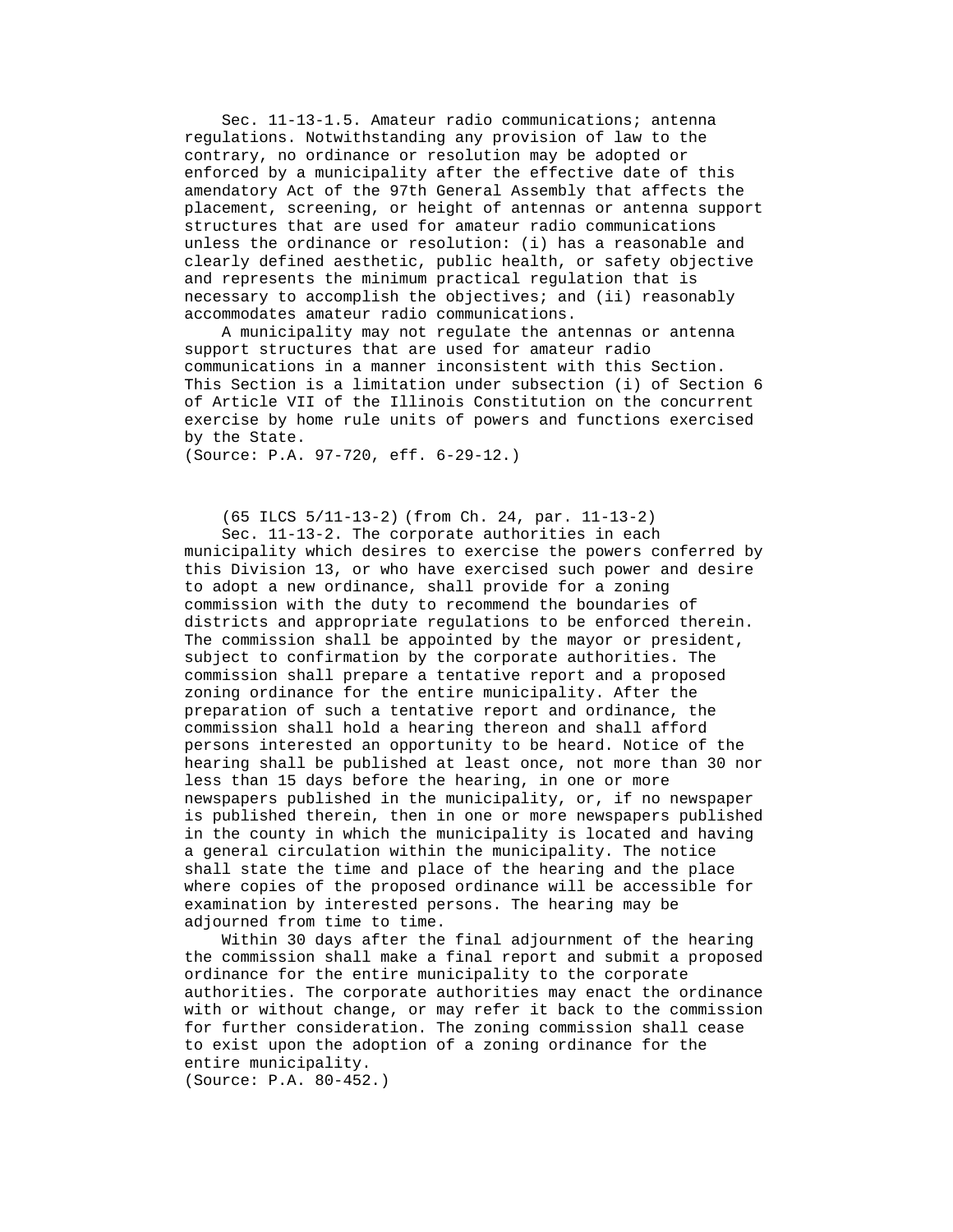(65 ILCS 5/11-13-3) (from Ch. 24, par. 11-13-3)

 Sec. 11-13-3. (a) All ordinances passed under the terms of this Division 13 shall be enforced by those officers of the municipality that are designated by ordinance.

 (b) In municipalities having a population of more than 500,000 the city council may provide for the appointment of a board of appeals consisting of 5 members to serve respectively for the following terms: one for one year, one for 2 years, one for 3 years, one for 4 years, and one for 5 years, the successor to each member so appointed to serve for a term of 5 years.

 (c) The city council in cities and the president and board of trustees in villages and incorporated towns, having a population of less than 500,000, may provide for the appointment of a board of appeals consisting of 7 members to serve respectively for the following terms: one for one year, one for 2 years, one for 3 years, one for 4 years, one for 5 years, one for 6 years, and one for 7 years, the successor to each member so appointed to serve for a term of 5 years.

 (d) In any municipality with a population under 5,000 that has an appointed board of appeals, a proposition to elect the board of appeals at large shall be submitted to the electors as provided in this subsection.

 Electors of the municipality equal to not less than 10% of the total vote cast for all candidates for mayor or president in the last preceding municipal election for that office may petition for the submission to a vote of the electors of the municipality the proposition whether the board of appeals shall be elected at large. The petition shall be filed with the municipal clerk in accordance with the general election law. The clerk shall certify the proposition to the proper election authorities who shall submit the proposition at an election in accordance with the general election law.

 The proposition shall be in substantially the following form: "Shall the city (or village or incorporated town) of (insert name) elect the zoning board of appeals at large instead of having an appointed board of appeals?"

 If a majority of those voting on the proposition vote in favor of it, then the board of appeals shall be elected at large at the next general municipal election held at least 120 days after the referendum approval. At the initial election, 4 members shall be elected for 2-year terms and 3 members shall be elected for 4-year terms; thereafter all terms shall be for 4 years. Upon the election and qualification of the initial elected board of appeals, the terms of all sitting members of the board of appeals shall expire.

 (e) One of the members of an appointed board shall be named as chairman at the time of his or her appointment. If members are elected, the members shall select a chairman. The amount of compensation to be paid to members, if any, shall be fixed by the corporate authorities. The appointing authority has the power to remove any appointed member for cause and after public hearing. Vacancies shall be filled for the unexpired term of the member whose place has become vacant.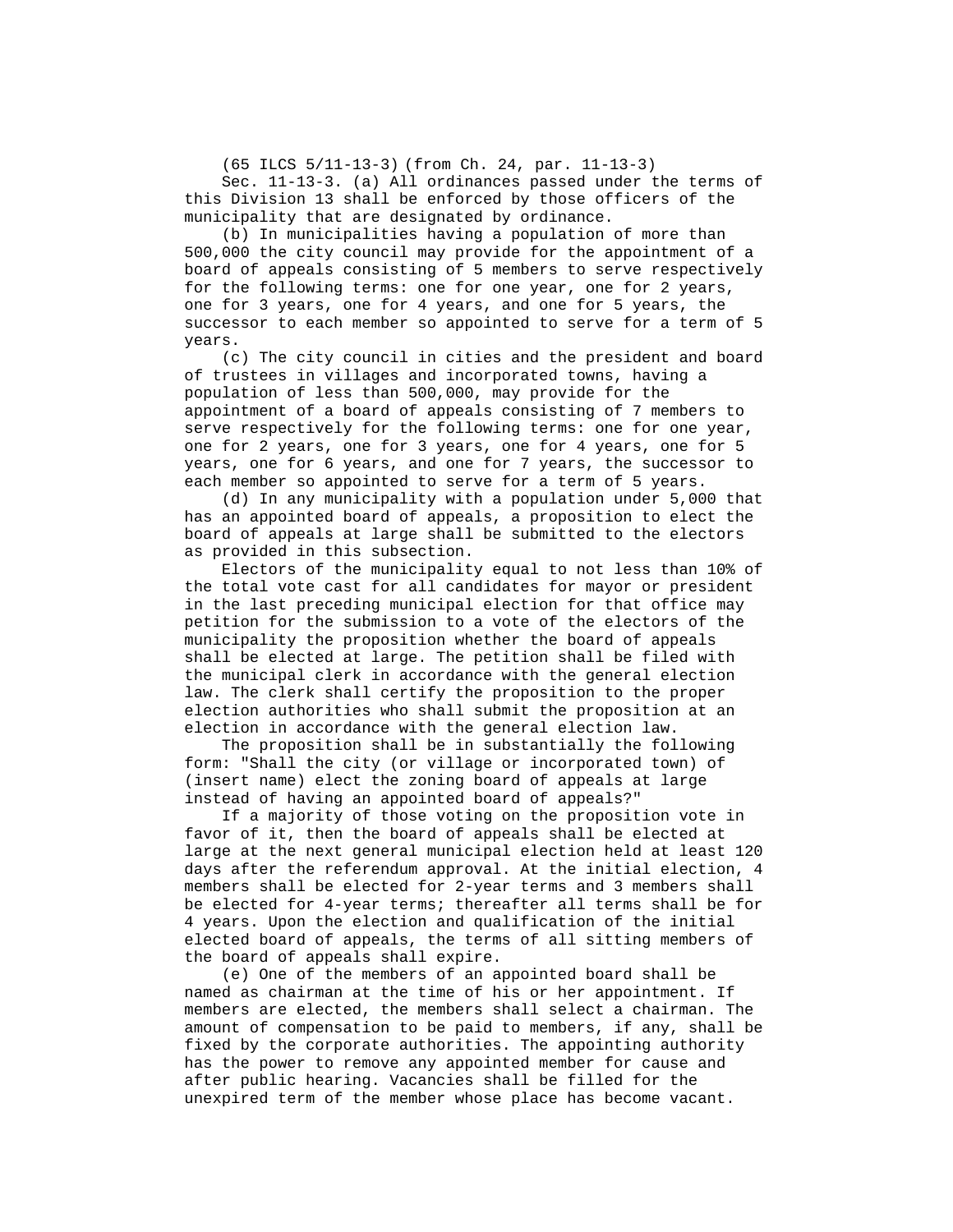Vacancies shall be filled by the appointing authority in the case of an appointed board or by those who would otherwise be the appointing authority in the case of an elected board. All meetings of the board of appeals shall be held at the call of the chairman and at other times as the board may determine. The chairman, or in his or her absence the acting chairman, may administer oaths and compel the attendance of witnesses. All meetings of the board shall be open to the public. The board shall keep minutes of its proceedings, showing the vote of each member upon every question, or if absent or failing to vote, indicating that fact, and shall also keep records of its examinations and other official actions. No hearing shall be conducted without a quorum of the board being present. A quorum shall consist of a majority of all the members. Any absent member who certifies that he or she has read the transcript of the proceedings before the board may vote upon any question before the board. Every rule or regulation and its amendment or repeal and every order, requirement, decision, or determination of the board shall immediately be filed in the office of the board and shall be a public record.

 (f) In all municipalities the board of appeals shall hear and decide appeals from and review any order, requirement, decision, or determination made by an administrative official charged with the enforcement of any ordinance adopted under this Division 13.

 (g) In all municipalities the board of appeals shall also hear and decide all matters referred to it or upon which it is required to pass under such an ordinance. The concurring vote of 3 members of the board, in municipalities having a population of more than 500,000, and of 4 members of the board, in municipalities having a population of less than 500,000, is necessary to reverse any order, requirement, decision, or determination of such an administrative official, to decide in favor of the applicant any matter upon which it is required to pass under such an ordinance or to effect any variation in the ordinance, or to recommend any variation or modification in the ordinance to the corporate authorities. (Source: P.A. 87-535.)

 (65 ILCS 5/11-13-3.1) (from Ch. 24, par. 11-13-3.1) Sec. 11-13-3.1. In municipalities of less than 500,000 inhabitants no change shall be made in the zoning ordinance nor shall any zoning variation be granted within 6 months after the date upon which an official plan is adopted by the corporate authorities unless such change in the zoning ordinance or such variation is approved by a two-thirds vote of the corporate authorities or the zoning board of appeals then holding office, as the case may be. (Source: Laws 1967, p. 3425)

 (65 ILCS 5/11-13-4) (from Ch. 24, par. 11-13-4) Sec. 11-13-4. In municipalities of 500,000 or more population, the regulations authorized by this Division 13 may be varied in their application only by the board of appeals of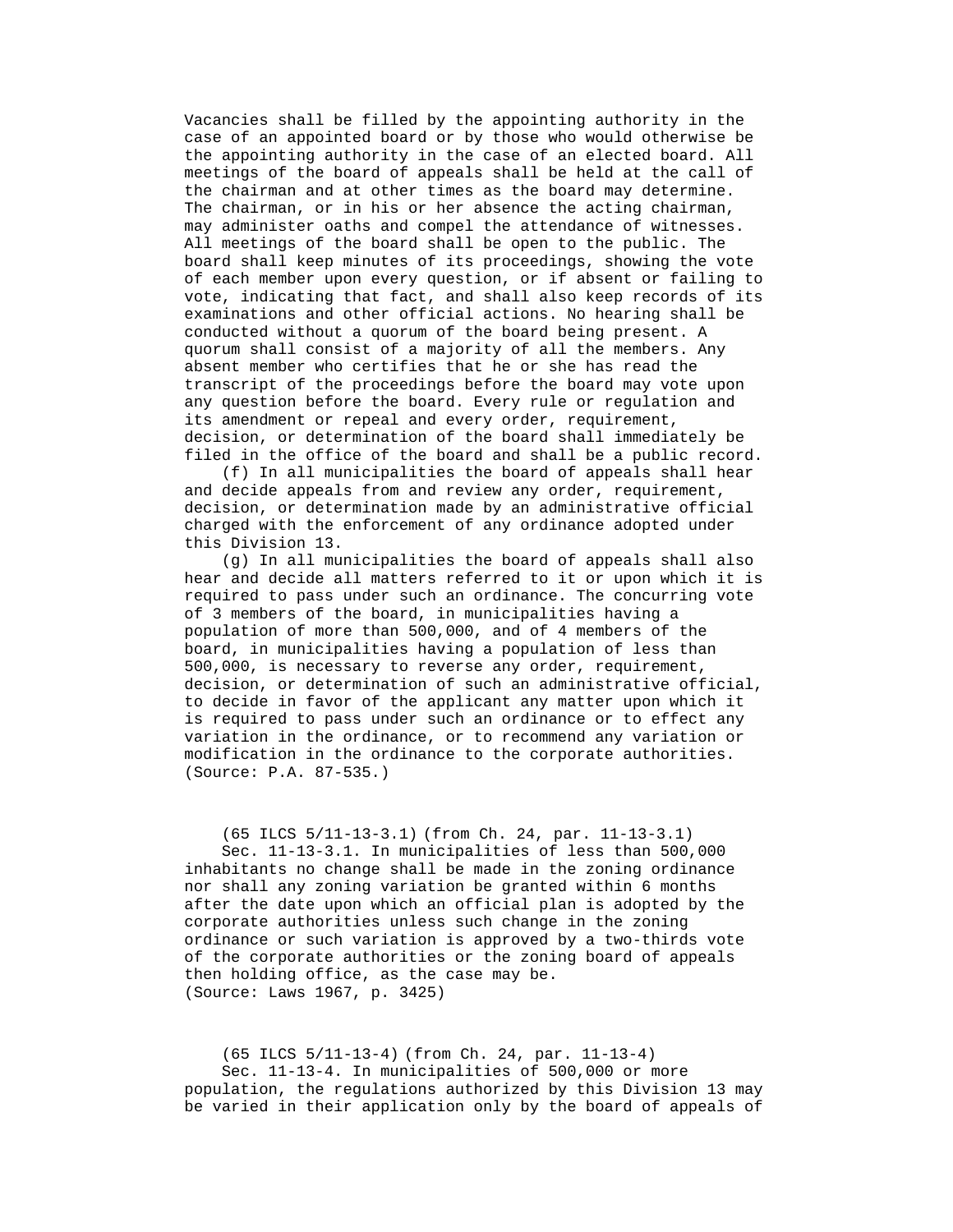the municipality, subject to the power of the corporate authorities to prohibit, in whole or in part, the granting of variations in respect to the classification, regulation and restriction of the location of trades and industries and the location of buildings designed for specified industrial, business, residential and other uses. Variations shall be permitted by the board of appeals only when they are in harmony with the general purpose and intent of the regulations and only in cases where there are practical difficulties or particular hardship in the way of carrying out the strict letter of any of those regulations relating to the use, construction, or alteration of buildings or structures or the use of land. In its consideration of the standards of practical difficulties or particular hardship, the board of appeals shall require evidence that (1) the property in question cannot yield a reasonable return if permitted to be used only under the conditions allowed by the regulations in that zone; and (2) the plight of the owner is due to unique circumstances; and (3) the variation, if granted, will not alter the essential character of the locality. A variation shall be permitted only if the evidence, in the judgment of the board of appeals, sustains each of the 3 conditions enumerated. The corporate authorities may provide general or specific rules implementing, but not inconsistent with, the rules herein provided to govern determinations of the board of appeals. A decision of the board of appeals shall not be subject to review, reversal or modification by the corporate authorities but shall be judicially reviewable under the provisions of Section 11-13-13. (Source: P.A. 82-430.)

 (65 ILCS 5/11-13-5) (from Ch. 24, par. 11-13-5) Sec. 11-13-5. In municipalities of less than 500,000 population, the regulations authorized by this Division 13 may provide that the board of appeals or corporate authorities may determine and vary their application in harmony with their general purpose and intent and in accordance with general or specific rules therein contained in cases where there are practical difficulties or particular hardship in the way of carrying out the strict letter of any of those regulations relating to the use, construction, or alteration of buildings or structures or the use of land. If the authority to determine and approve variations is vested in the board of appeals it shall be exercised in accordance with the conditions prescribed in Section 11-13-4, subject to the power of the corporate authorities to prohibit, in whole or in part, the granting of variations in respect to the classification,

regulation and restriction of the location of trades and industries and the location of buildings designed for specified industrial, business, residential and other uses. If the power to determine and approve variations is reserved to the corporate authorities, it shall be exercised only by the adoption of ordinances. However, no such variation shall be made by the corporate authorities as specified without a hearing before the board of appeals.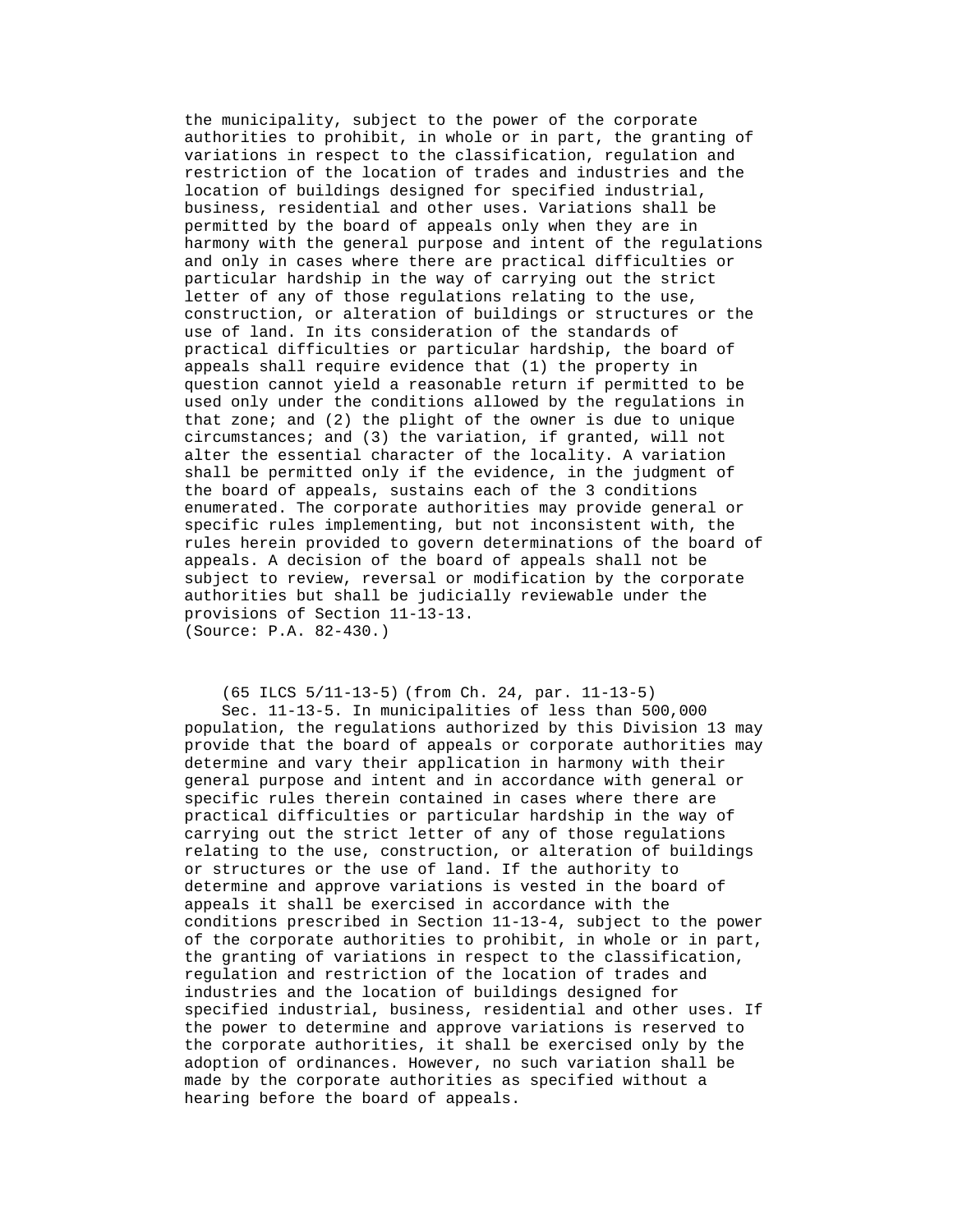(Source: Laws 1961, p. 576.)

(65 ILCS 5/11-13-6) (from Ch. 24, par. 11-13-6)

 Sec. 11-13-6. No variation shall be made by the board of appeals in municipalities of 500,000 or more population or by ordinance in municipalities of lesser population except in a specific case and after a public hearing before the board of appeals of which there shall be a notice of the time and place of the hearing published at least once, not more than 30 nor less than 15 days before the hearing, in one or more newspapers published in the municipality, or, if no newspaper is published therein, then in one or more newspapers with a general circulation within the municipality which is published in the county where the municipality is located. This notice shall contain the particular location for which the variation is requested as well as a brief statement of what the proposed variation consists. Any notice required by this Section need not include a metes and bounds legal description of the location for which the variation is requested, provided that the notice includes: (i) the common street address or addresses and (ii) the property index number ("PIN") or numbers of all the parcels of real property contained in the area for which the variation is requested. (Source: P.A. 97-336, eff. 8-12-11.)

 (65 ILCS 5/11-13-7) (from Ch. 24, par. 11-13-7) Sec. 11-13-7. In addition to the notice requirements otherwise provided for in this Division 13, in municipalities of 500,000 or more population, an applicant for variation or special use shall, not more than 30 days before filing an application for variation or special use with the board of appeals, serve written notice, either in person or by registered mail, return receipt requested, on the owners, as recorded in the office of the recorder of deeds or the registrar of titles of the county in which the property is located and as appears from the authentic tax records of such county, of all property within 250 feet in each direction of the location for which the variation or special use is requested; provided, the number of feet occupied by all public roads, streets, alleys and other public ways shall be excluded in computing the 250 feet requirement. The notice herein required shall contain the address of the location for which the variation or special use is requested, a brief statement of the nature of the requested variation or special use, the name and address of the legal and beneficial owner of the property for which the variation or special use is requested, a statement that the applicant intends to file an application for variation or special use and the approximate date on which the application will be filed. If, after a bona fide effort to determine such address by the applicant for variation or special use, the owner of the property on which the notice is served cannot be found at his or her last known address, or the mailed notice is returned because the owner cannot be found at the last known address, the notice requirements of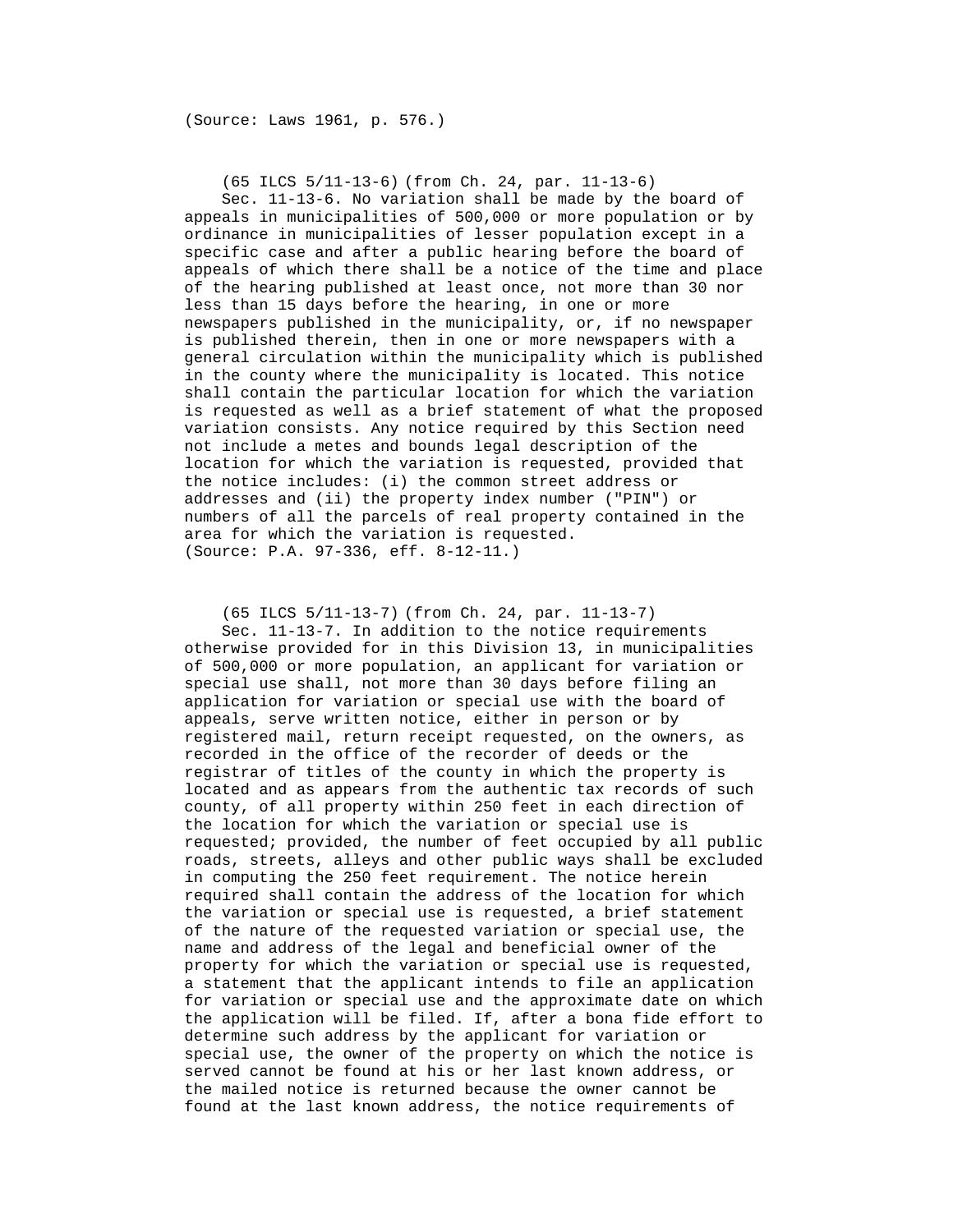this sub-section shall be deemed satisfied. In addition to serving the notice herein required, at the time of filing application for variation or special use, the applicant shall furnish to the board of appeals a complete list containing the names and last known addresses of the owners of the property required to be served, the method of service and the names and last known addresses of the owners of the service and the names and addresses of the persons so served. The applicant shall also furnish a written statement certifying that he or she has complied with the requirements of this subsection. The board of appeals shall hear no application for variation or special use unless the applicant for variation or special use furnishes the list and certificate herein required. The board of appeals shall, not more than 30 days nor less than 15 days before the hearing at which the application for variation or special use is to be considered, send written notice to the persons appearing on the list furnished by the applicant, which notice shall contain the time and place of the hearing, the address of the location for which the variation or special use is requested and the name and address of the applicant for variation or special use and a brief statement of the nature of the variation or special use requested. Any notice required herein need not include a metes and bounds legal description of the property for which the variation or special use is requested, provided that the notice includes: (i) the common street address or addresses and (ii) the property index number ("PIN") or numbers of all the parcels of real property contained in the area for which the variation or special use is requested.

 Any property owner within the above stated 250 feet notice requirement, who entered his or her appearance and objected at the board of appeals hearing, and who shows that his or her property will be substantially affected by the outcome of the decision of the board may, without proof of any specific, special, or unique damages to himself or herself or his or her property or any adverse effect upon his property from the proposed variation or special use, seek judicial relief from any order or decision of the board of appeals under the Administrative Review Law, and all amendments and modifications thereof, and the rules adopted pursuant thereto. If the board of appeals determines that the property of any such owner will not be substantially affected by the outcome of the decision of the board, such owner may initiate or join in judicial review under the Administrative Review Law, as provided in this Section. (Source: P.A. 97-336, eff. 8-12-11.)

 (65 ILCS 5/11-13-7a) (from Ch. 24, par. 11-13-7a) Sec. 11-13-7a. Zoning variation and special use applicants and property owners, as set forth in Section 11-13-7 of this Act, shall have the following rights, in addition to any others they may possess in law, at any hearing before a board of appeals:

 (a) to have subpoenas issued for persons to appear at board of appeals' hearings and for examination of documents by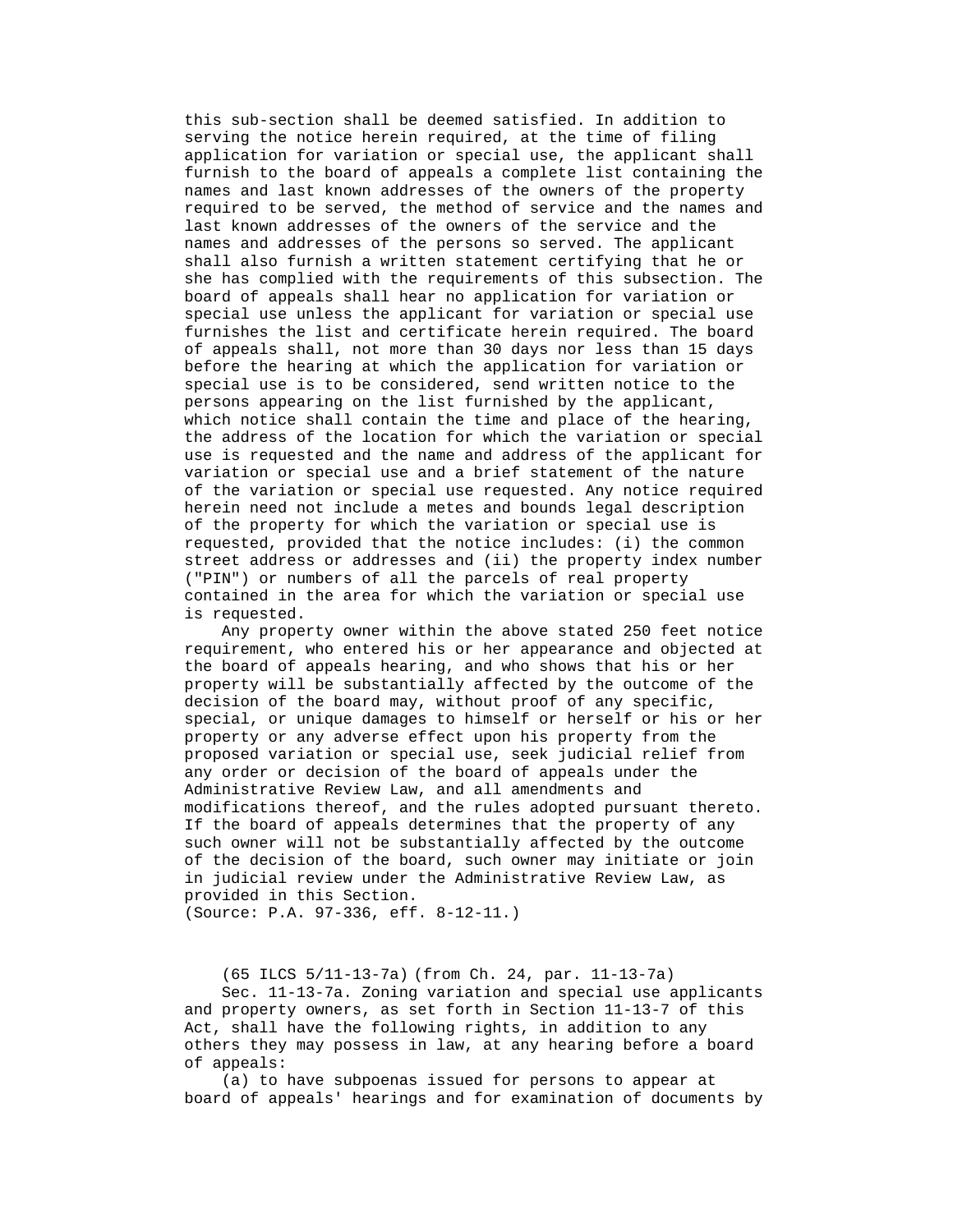the person requesting the subpoena either before or at board of appeals hearings subject to the limitations in this Section. The board of appeals shall issue subpoenas as requested by zoning variation and special use applicants and by property owners within the terms of Section 11-13-7. Subpoenas shall only be enforceable against persons or for documents which have a substantial evidentiary connection with (i) the property for which a zoning variation or special use is requested, (ii) facts which would support or negate the requisite legal standards for granting a zoning variation or special use, and (iii) facts which support or negate the conclusion that property within the 250 feet notice requirement of Section 11-13-7 will be substantially affected by the outcome of the decision of the board. All matters relating to subpoenas concerning a particular zoning variation or special use case, including all enforcement and motions to quash, shall be heard in a single action, however, the court obtaining jurisdiction over any such matter may retain jurisdiction until the disposition of the case by the board of appeals. Service of such subpoenas shall be made in the same manner as summons in a civil action.

(b) To cross examine all witnesses testifying.

(c) To present witnesses on their behalf.

 Property owners within the terms of Section 11-13-7 who object to the zoning application or special use application may, upon request, be granted 1 continuance for the purpose of presenting evidence to rebut testimony given by the applicant. The date of such continued hearing shall be in the discretion of the board of appeals.

 This amendatory act of 1973 is not a limit upon any municipality which is a home rule unit. (Source: P.A. 79-1363.)

(65 ILCS 5/11-13-8) (from Ch. 24, par. 11-13-8)

 Sec. 11-13-8. In municipalities of 500,000 or more population, when any zoning ordinance, rule or regulation is sought to be declared invalid by means of a declaratory judgment proceeding, not more than 30 days before filing suit for a declaratory judgment the person filing such suit shall serve written notice in the form and manner and to all property owners as is required of applicants for variation in Section 11-13-7, and shall furnish to the clerk of the court in which the declaratory judgment suit is filed, and at the time of filing such suit, the list of property owners, the written certificate and such other information as is required in Section 11-13-7 to be furnished to the board of appeals by an applicant for variation. A property owner entitled to notice who shows that his property will be substantially affected by the outcome of the declaratory judgment proceeding may enter his appearance in the proceeding, and if he does so he shall have the rights of a party. The property owner shall not, however, need to prove any specific, special, or unique damages to himself or his property or any adverse effect upon his property from the declaratory judgment proceeding. (Source: P.A. 76-583.)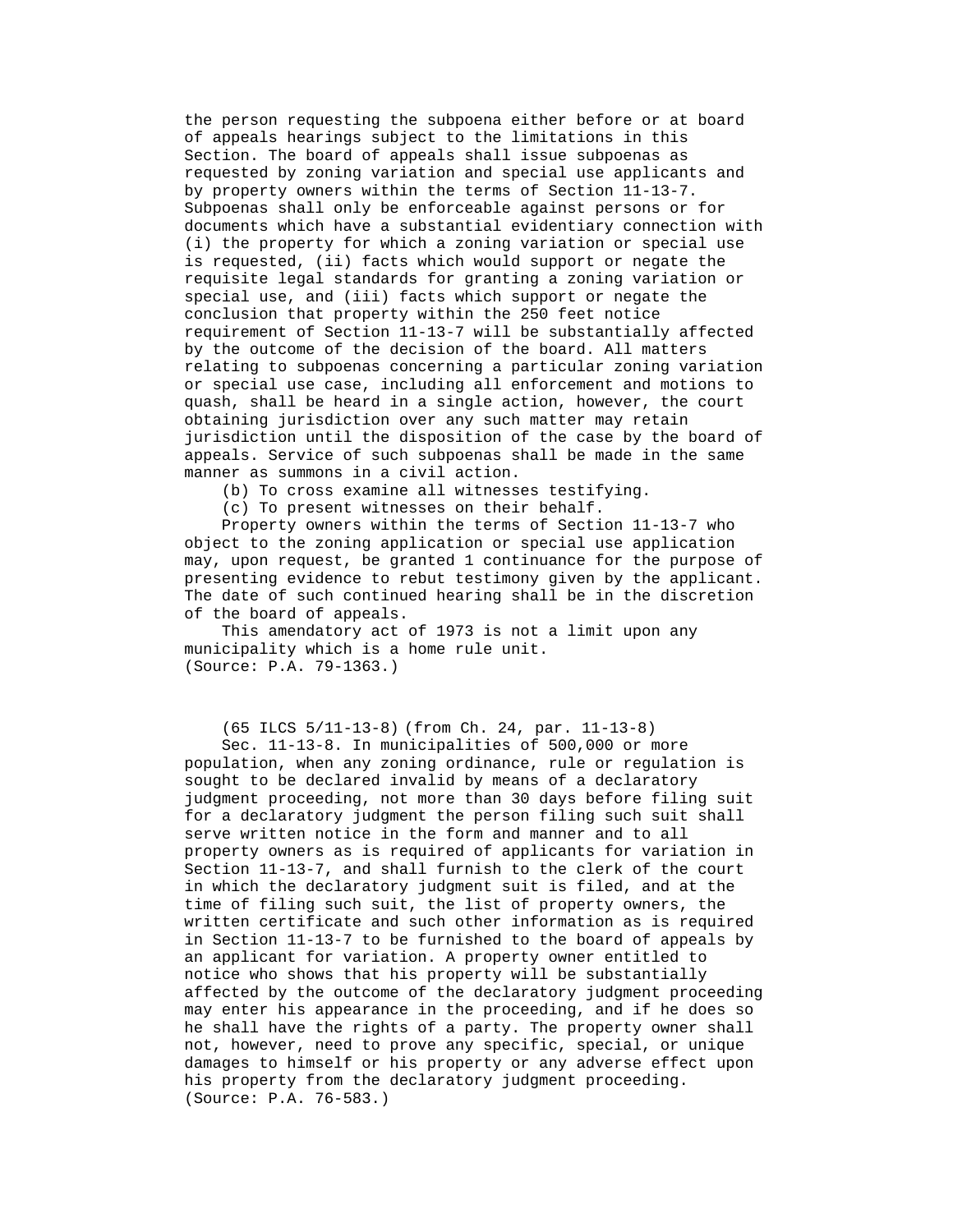(65 ILCS 5/11-13-9) (from Ch. 24, par. 11-13-9) Sec. 11-13-9. The provisions of an amendatory Act of 1955, which was approved June 30, 1955 and which was Senate Bill No. 328 of the Sixty-Ninth General Assembly and which amended certain provisions now contained in Section 11-13-4 through 11-13-8, shall not affect the validity of any variations approved by the corporate authorities or by the board of appeals and in force prior to July 1, 1955. (Source: Laws 1961, p. 576.)

 (65 ILCS 5/11-13-10) (from Ch. 24, par. 11-13-10) Sec. 11-13-10. In municipalities of less than 500,000 population, where a variation is to be made by ordinance, upon the report of the board of appeals, the corporate authorities, by ordinance, without further public hearing, may adopt any proposed variation or may refer it back to the board for further consideration, and any proposed variation which fails to receive the approval of the board of appeals shall not be passed except by the favorable vote of two-thirds of all aldermen or trustees of the municipality. (Source: Laws 1961, p. 576.)

 (65 ILCS 5/11-13-11) (from Ch. 24, par. 11-13-11) Sec. 11-13-11. **Every variation or special use, whether made by the board of appeals directly, or by an ordinance after a hearing before the board of appeals, shall be accompanied by findings of facts and shall refer to any exhibits containing plans and specifications for the proposed use or variation, which shall remain a part of the permanent records of the board of appeals.** The findings of facts shall specify the reason or reasons for making the variation.

The terms of the relief granted shall be specifically set forth in a conclusion or statement separate from the findings of fact of the board of appeals or ordinance. Property for which relief has been granted shall not be used in violation of the specific terms of the board of appeals' findings of fact or ordinance, as the case may be, unless its usage is changed by further findings of fact of a board of appeals or additional ordinances. (Source: P.A. 76-584.)

 (65 ILCS 5/11-13-12) (from Ch. 24, par. 11-13-12) Sec. 11-13-12. An appeal to the board of appeals may be taken by any person aggrieved or by any officer, department, board, or bureau of the municipality. The appeal shall be taken within 45 days of the action complained of by filing, with the officer from whom the appeal is taken and with the board of appeals a notice of appeal, specifying the grounds thereof. The officer from whom the appeal is taken shall forthwith transmit to the board all the papers constituting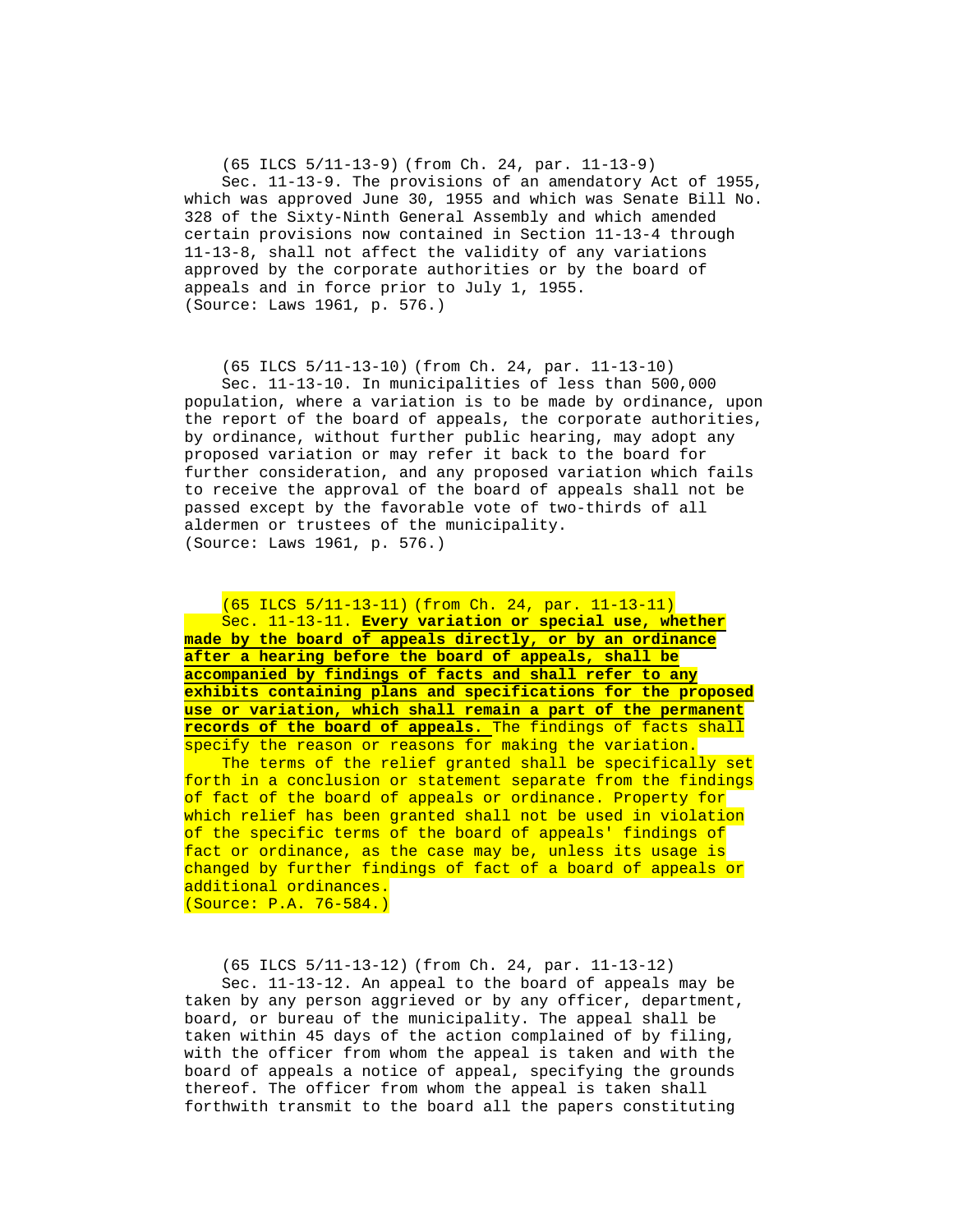the record upon which the action appealed from was taken.

 An appeal stays all proceedings in furtherance of the action appealed from, unless the officer from whom the appeal is taken certifies to the board of appeals, after the notice of appeal has been filed with him, that by reason of facts stated in the certificate a stay would, in his opinion, cause imminent peril to life or property. In this event the proceedings shall not be stayed otherwise than by a restraining order which may be granted by the board of appeals or by a circuit court on application and on notice to the officer from whom the appeal is taken, and on due cause shown.

 The board of appeals shall fix a reasonable time for the hearing of the appeal and give due notice thereof to the parties and decide the appeal within a reasonable time. Upon the hearing, any party may appear in person or by agent or by attorney. The board of appeals may reverse or affirm, wholly or partly, or may modify the order, requirement, decision, or determination as in its opinion ought to be made in the premises and to that end has all the powers of the officer from whom the appeal is taken. (Source: P.A. 76-1507.)

 (65 ILCS 5/11-13-13) (from Ch. 24, par. 11-13-13) Sec. 11-13-13. All final administrative decisions of the board of appeals under this Division 13 shall be subject to judicial review pursuant to the provisions of the Administrative Review Law, and all amendments and modifications thereof, and the rules adopted pursuant thereto. The term "administrative decision" is defined as in Section 3- 101 of the Code of Civil Procedure. (Source: P.A. 82-783.)

 (65 ILCS 5/11-13-14) (from Ch. 24, par. 11-13-14) Sec. 11-13-14. The regulations imposed and the districts created under the authority of this Division 13 may be amended from time to time by ordinance after the ordinance establishing them has gone into effect, but no such amendments shall be made without a hearing before some commission or committee designated by the corporate authorities. Notice shall be given of the time and place of the hearing, not more than 30 nor less than 15 days before the hearing, by publishing a notice thereof at least once in one or more newspapers published in the municipality, or, if no newspaper is published therein, then in one or more newspapers with a general circulation within the municipality. In municipalities with less than 500 population in which no newspaper is published, publication may be made instead by posting a notice in 3 prominent places within municipality. In case of a written protest against any proposed amendment of the regulations or districts, signed and acknowledged by the owners of 20% of the frontage proposed to be altered, or by the owners of 20% of the frontage immediately adjoining or across an alley therefrom, or by the owners of the 20% of the frontage directly opposite the frontage proposed to be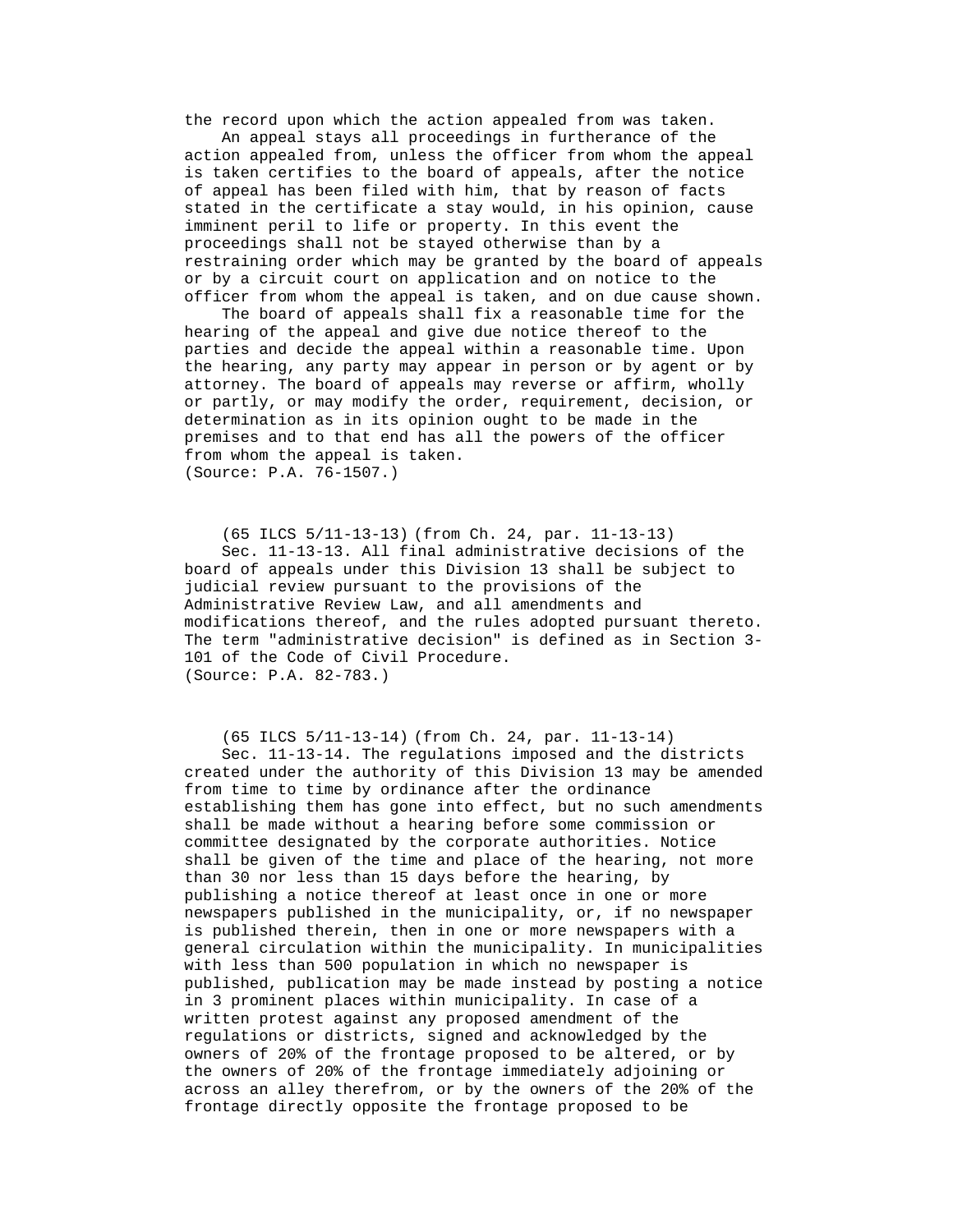altered, is filed with the clerk of the municipality, the amendment shall not be passed except by a favorable vote of two-thirds of the aldermen or trustees of the municipality then holding office. In such cases, a copy of the written protest shall be served by the protestor or protestors on the applicant for the proposed amendments and a copy upon the applicant's attorney, if any, by certified mail at the address of such applicant and attorney shown in the application for the proposed amendment. Any notice required by this Section need not include a metes and bounds legal description, provided that the notice includes: (i) the common street address or addresses and (ii) the property index number ("PIN") or numbers of all the parcels of real property contained in the affected area. (Source: P.A. 97-336, eff. 8-12-11.)

 (65 ILCS 5/11-13-14.1) (from Ch. 24, par. 11-13-14.1) Sec. 11-13-14.1. Notwithstanding any other provision to the contrary in this Division 13:

 (A) The corporate authorities of any municipality may by ordinance establish the position of hearing officer and delegate to a hearing officer the authority to: (i) conduct any public hearing -- other than a public hearing provided for in Section 11-13-2 -- required to be held under this Division 13 in connection with applications for any special use, variation, amendment or other change or modification in any ordinance of the municipality adopted pursuant to this Division 13; and (ii) hear and decide appeals from and review any order, requirement, decision or determination made by an administrative official charged with the enforcement of any ordinance adopted pursuant to this Division 13.

 (B) When a hearing officer is designated to conduct a public hearing in a matter otherwise required to be heard in accordance with this Division 13 by some commission or committee designated by the corporate authorities of the municipality: (i) notice of such hearing shall be given in the same time and manner as is provided by this Division 13 for the giving of notice of hearing when any such matter is to be heard by some commission or committee designated by the corporate authorities; (ii) the hearing officer shall exercise and perform the same powers and duties as such commission or committee is required to exercise and perform when conducting a public hearing in any such matter; and (iii) the hearing officer shall render a written recommendation to the corporate authorities within such time and in such manner and form as the corporate authorities shall require.

 (C) When a hearing officer is designated to conduct a public hearing in a matter otherwise required to be heard in accordance with this Division 13 by the board of appeals, or when a hearing officer is designated to hear and decide appeals from and review any order, requirement, decision or determination made by an administrative official charged with the enforcement of any ordinance adopted pursuant to this Division 13: (i) notice of hearing shall be given in the same time and manner as is provided by this Division 13 for the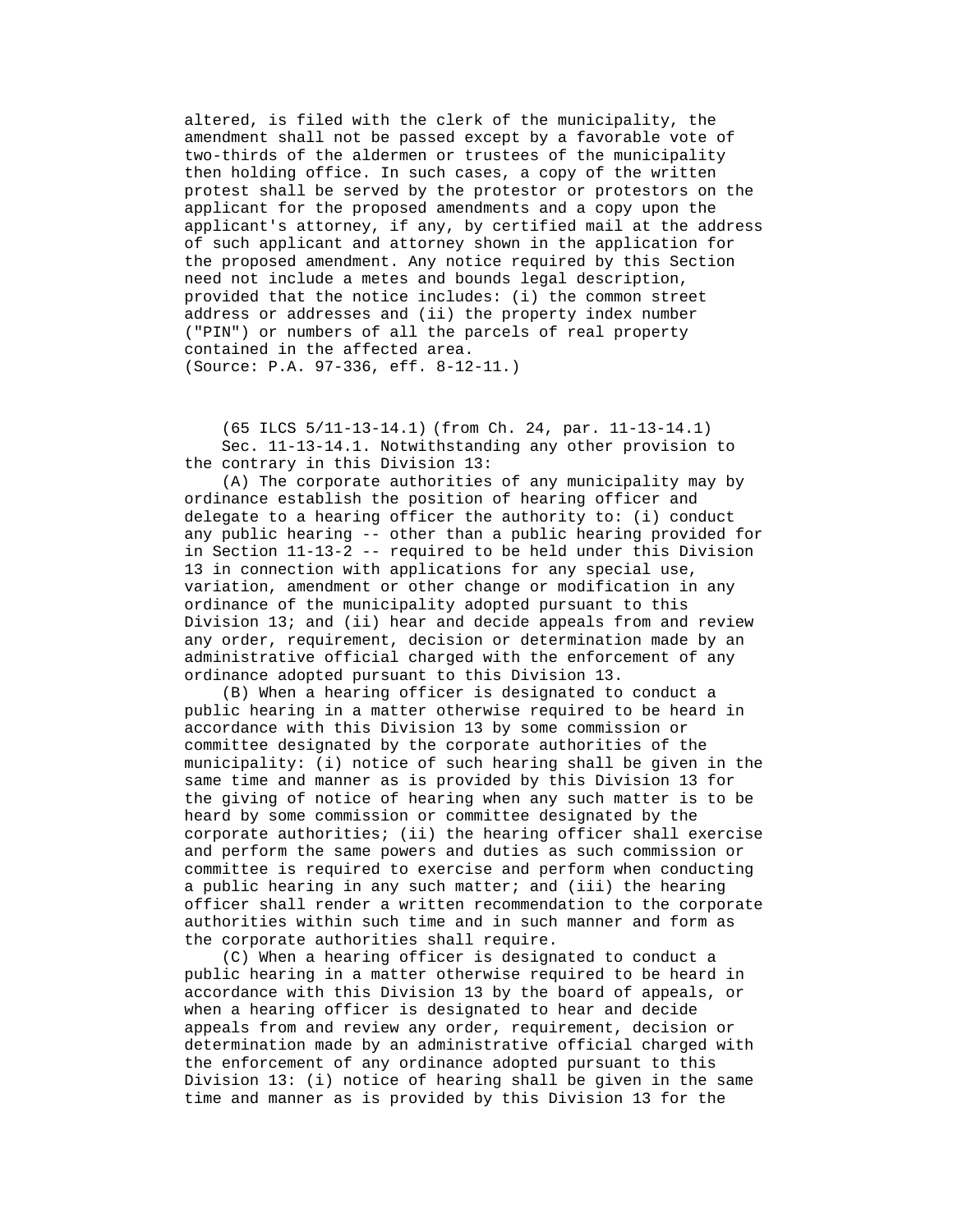giving of notice of hearing when any such matter is to be heard by the board of appeals; (ii) the hearing officer in passing upon and determining any matter otherwise within the jurisdiction of the board of appeals shall be governed by all of the standards, rules and conditions imposed by this Division 13 to govern the board of appeals when it passes upon and determines any such matter; and (iii) the hearing officer shall exercise and perform all of the powers and duties of the board of appeals in the same manner and to the same effect as provided in this Division 13 with respect to the board of appeals, provided that:

 1. When the hearing officer is passing upon an application for variation or special use and the power to determine and approve such variation or special use is reserved to the corporate authorities, then upon report of the hearing officer the corporate authorities may by ordinance without further public hearing adopt any proposed variation or special use or may refer it back to the hearing officer for further consideration, and any proposed variation or special use which fails to receive the approval of the hearing officer shall not be passed except by the favorable vote of 2/3 of all alderman or trustees of the municipality;

 2. When the hearing officer is passing upon an application for variation or special use and the power to determine and approve such variation or special use is not reserved to the corporate authorities, or when the hearing officer is hearing and deciding appeals from or reviewing any order, requirement, decision or determination made by an administrative official charged with the enforcement of any ordinance adopted pursuant to this Division 13, the determination made by the hearing officer with respect to any such matter shall constitute a final administrative decision which is subject to judicial review pursuant to the provisions of the "Administrative Review Law", as now or hereafter amended.

 (D) The corporate authorities of the municipality may provide general or specific rules implementing but not inconsistent with the provisions of this Section, including rules relative to the time and manner in which hearing officers are designated to conduct public hearings and rules governing the manner in which such hearings are conducted and matters heard therein passed upon and determined.

 (E) Hearing officers shall be appointed on the basis of training and experience which qualifies them to conduct hearings, make recommendations or findings of fact and conclusions on the matters heard and otherwise exercise and perform the powers, duties and functions delegated in accordance with this Section. Hearing officers shall receive such compensation as the corporate authorities of the municipality shall provide, and any municipality may establish a schedule of fees to defray the costs of providing a hearing officer.

 (F) This Section is intended to furnish an alternative or supplemental procedure which a municipality in its discretion may provide for hearing, determining, reviewing and deciding matters which arise under any ordinance adopted by the municipality pursuant to this Division 13, but nothing in this Section shall be deemed to limit or prevent the use of any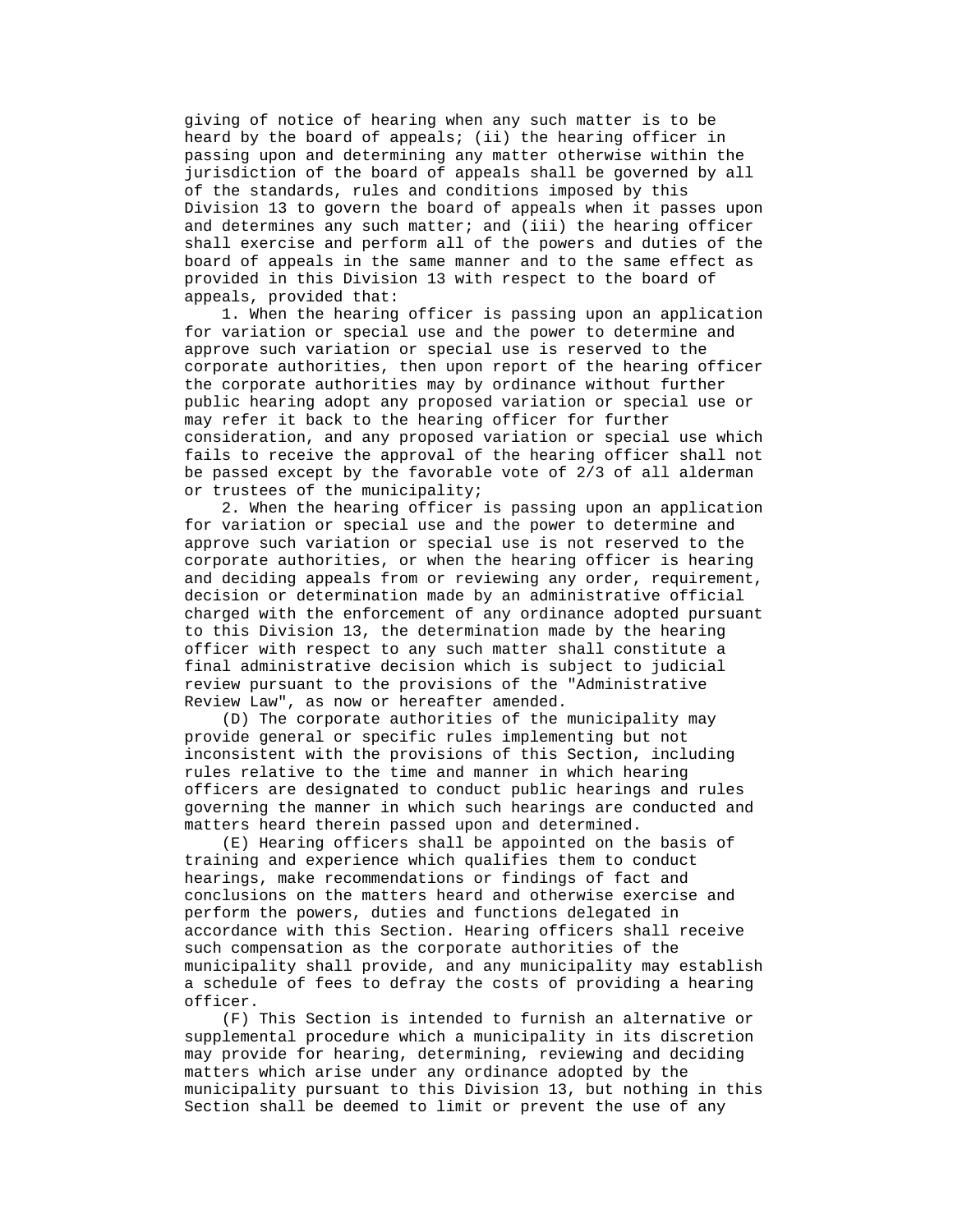existing procedure available to a municipality under this Division 13 for hearing, approving or denying applications for a special use, variation, amendment or other change or modification of any such ordinance, or for hearing and deciding appeals from and reviewing any order, requirement, decision or determination made by an administrative official charged with the enforcement of any such ordinance. (Source: P.A. 84-960.)

 (65 ILCS 5/11-13-15) (from Ch. 24, par. 11-13-15) Sec. 11-13-15. In case any building or structure, including fixtures, is constructed, reconstructed, altered, repaired, converted, or maintained, or any building or structure, including fixtures, or land, is used in violation of an ordinance or ordinances adopted under Division 13, 31 or 31.1 of the Illinois Municipal Code, or of any ordinance or other regulation made under the authority conferred thereby, the proper local authorities of the municipality, or any owner or tenant of real property, within 1200 feet in any direction of the property on which the building or structure in question is located who shows that his property or person will be substantially affected by the alleged violation, in addition to other remedies, may institute any appropriate action or proceeding (1) to prevent the unlawful construction, reconstruction, alteration, repair, conversion, maintenance, or use, (2) to prevent the occupancy of the building, structure, or land, (3) to prevent any illegal act, conduct, business, or use in or about the premises, or (4) to restrain, correct, or abate the violation. When any such action is instituted by an owner or tenant, notice of such action shall be served upon the municipality at the time suit is begun, by serving a copy of the complaint on the chief executive officer of the municipality, no such action may be maintained until such notice has been given.

 In any action or proceeding for a purpose mentioned in this section, the court with jurisdiction of such action or proceeding has the power and in its discretion may issue a restraining order, or a preliminary injunction, as well as a permanent injunction, upon such terms and under such conditions as will do justice and enforce the purposes set forth above.

 If an owner or tenant files suit hereunder and the court finds that the defendant has engaged in any of the foregoing prohibited activities, then the court shall allow the plaintiff a reasonable sum of money for the services of the plaintiff's attorney. This allowance shall be a part of the costs of the litigation assessed against the defendant, and may be recovered as such.

 An owner or tenant need not prove any specific, special or unique damages to himself or his property or any adverse effect upon his property from the alleged violation in order to maintain a suit under the foregoing provisions.

 Except in relation to municipality-owned property, this Section does not authorize any suit against a municipality or its officials for any act relating to the administration,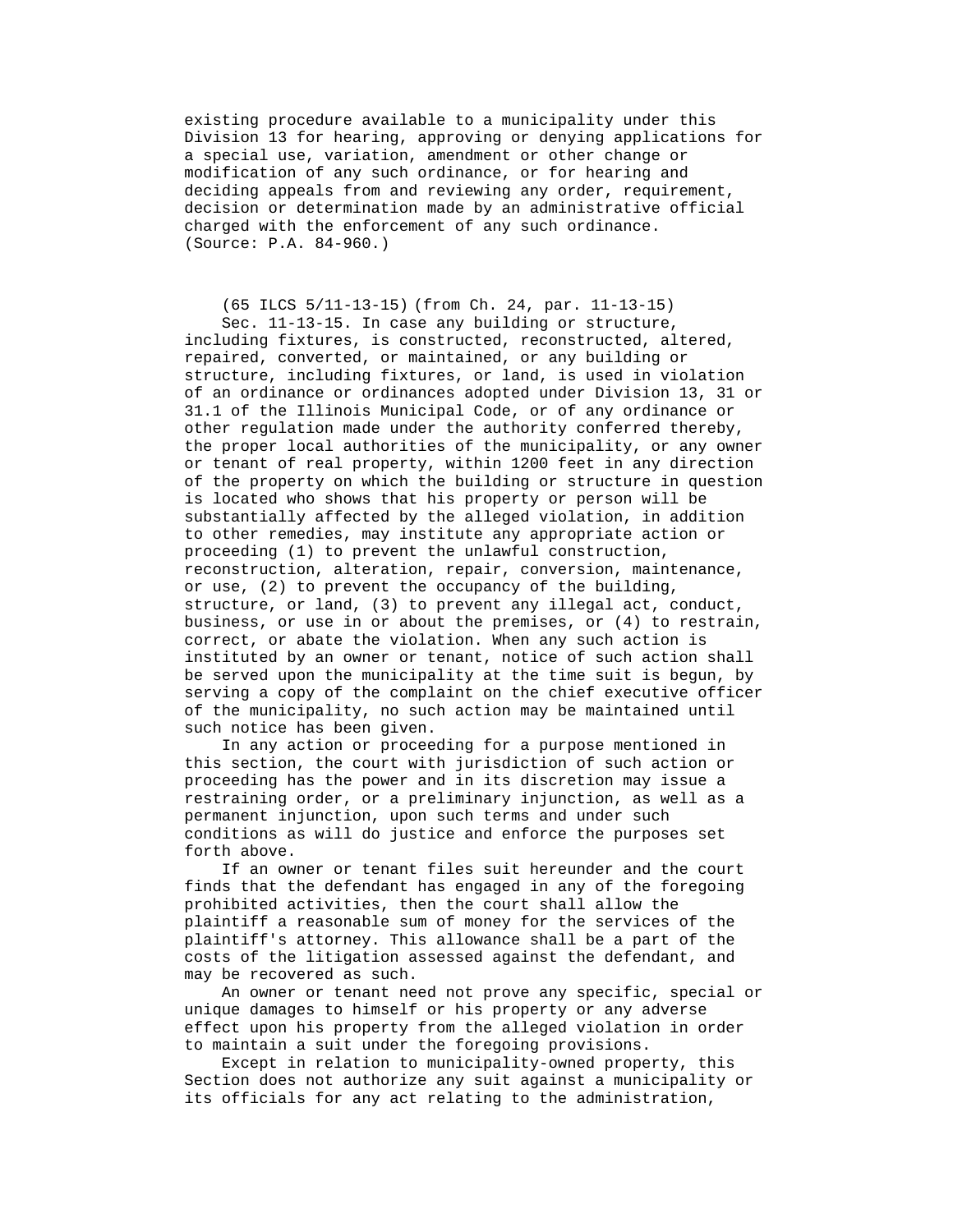enforcement, or implementation of this Division or any ordinance, resolution, or other regulation adopted pursuant to this Division. (Source: P.A. 100-595, eff. 6-29-18.)

(65 ILCS 5/11-13-16) (from Ch. 24, par. 11-13-16)

 Sec. 11-13-16. All zoning ordinances and regulations adopted prior to January 1, 1942, by any municipality pursuant to the provisions of "An Act to confer certain additional powers upon city councils in cities and presidents and boards of trustees in villages and incorporated towns concerning buildings and structures, the intensity of use of lot areas, the classification of trades, industries, buildings, and structures, with respect to location and regulation, the creation of districts of different classes, the establishment of regulations and restrictions applicable thereto, the establishment of boards of appeals and the review of the decisions of such boards by the court", approved June 28, 1921, as amended, and all committees, commissions, boards, and officers designated or appointed by any municipality pursuant to the provisions of that Act, or pursuant to the provisions of any ordinance or regulations adopted under that Act, shall be recognized, considered, and treated as having been properly adopted, designated, established, or appointed under this Division 13.

(Source: Laws 1961, p. 576.)

 (65 ILCS 5/11-13-17) (from Ch. 24, par. 11-13-17) Sec. 11-13-17. In addition to all rights and powers conferred by this Division 13, the corporate authorities in each municipality may acquire by purchase, condemnation or otherwise any buildings or structures which do not conform to the standards fixed by the corporate authorities pursuant to Section 11-13-1, and all land which is necessary or appropriate for the rehabilitation or redevelopment of any area blighted by substandard buildings or structures; may remove or demolish all substandard buildings and structures so acquired; may hold and use any remaining property for public purposes; and may sell, lease or exchange such property as is not required for public purposes, subject to the provisions of the existing zoning ordinance. (Source: Laws 1961, p. 576.)

 (65 ILCS 5/11-13-18) (from Ch. 24, par. 11-13-18) Sec. 11-13-18. All testimony by witnesses in any hearing provided for in this Division 13 shall be given under oath. (Source: Laws 1961, p. 576.)

 (65 ILCS 5/11-13-19) (from Ch. 24, par. 11-13-19) Sec. 11-13-19. Except as otherwise provided in this section, the corporate authorities shall cause to be published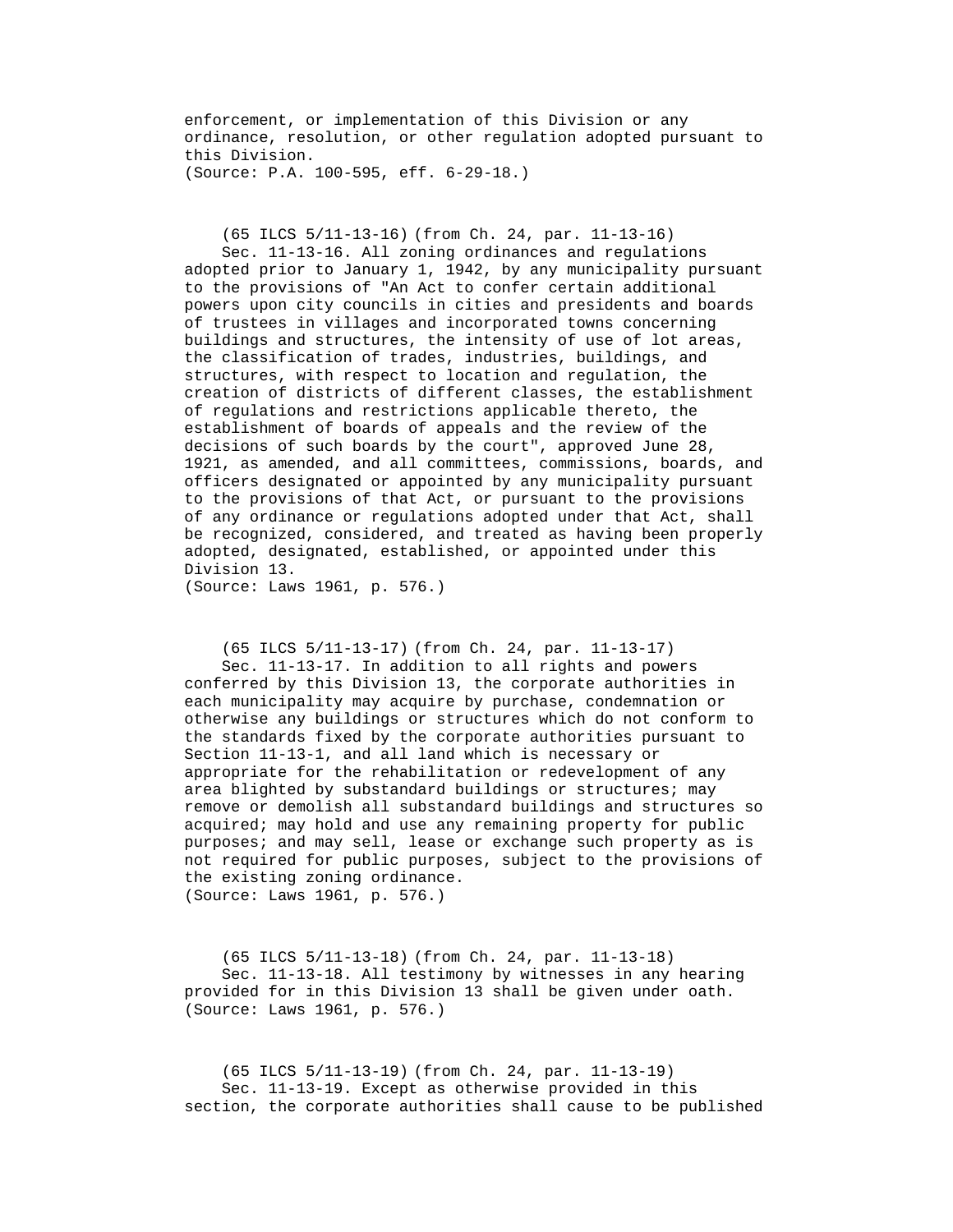no later than March 31 of each year a map clearly showing the existing zoning uses, divisions, restrictions, regulations and classifications of such municipality for the preceding calendar year. The first map published in 1960 shall reflect all zoning uses, divisions, restrictions, regulations and classifications in effect on and prior to December 31, 1959. If in any calendar year after the first map is published there are no changes in zoning uses, divisions, restrictions, regulations and classifications in such municipality, no map shall be published for such calendar year.

 The map published by the corporate authorities shall be the official zoning map. The corporate authorities may establish a fee to be charged any person desiring a copy of such map. Such fee shall be paid to the appropriate zoning officer and shall be applied to defray the cost of publication of the official map.

(Source: Laws 1963, p. 3136.)

 (65 ILCS 5/11-13-20) (from Ch. 24, par. 11-13-20) Sec. 11-13-20. In any hearing before a zoning commission, board of appeals, or commission or committee designated pursuant to Section 11-13-14, any school district within which the property in issue, or any part thereof, is located shall have the right to appear and present evidence. (Source: Laws 1963, p. 2259.)

#### (65 ILCS 5/11-13-22)

 Sec. 11-13-22. Public hearing procedures for municipalities of less than 500,000. In a municipality of less than 500,000 inhabitants, the corporate authorities may adopt or authorize the zoning board of appeals and any other board, commission, or committee that conducts public hearings under this Division to adopt rules of procedures governing those public hearings. The rules of procedures may concern participation in public hearings and the participants' rights to cross examine witnesses and to present testimony and evidence, and any other relevant matter. (Source: P.A. 97-552, eff. 8-25-11.)

(65 ILCS 5/11-13-25)

 Sec. 11-13-25. Actions subject to de novo review; due process.

 (a) Any decision by the corporate authorities of any municipality, home rule or non-home rule, in regard to any petition or application for a special use, variance, rezoning, or other amendment to a zoning ordinance shall be subject to de novo judicial review as a legislative decision, regardless of whether the process in relation thereto is considered administrative for other purposes. Any action seeking the judicial review of such a decision shall be commenced not later than 90 days after the date of the decision.

 (b) The principles of substantive and procedural due process apply at all stages of the decision-making and review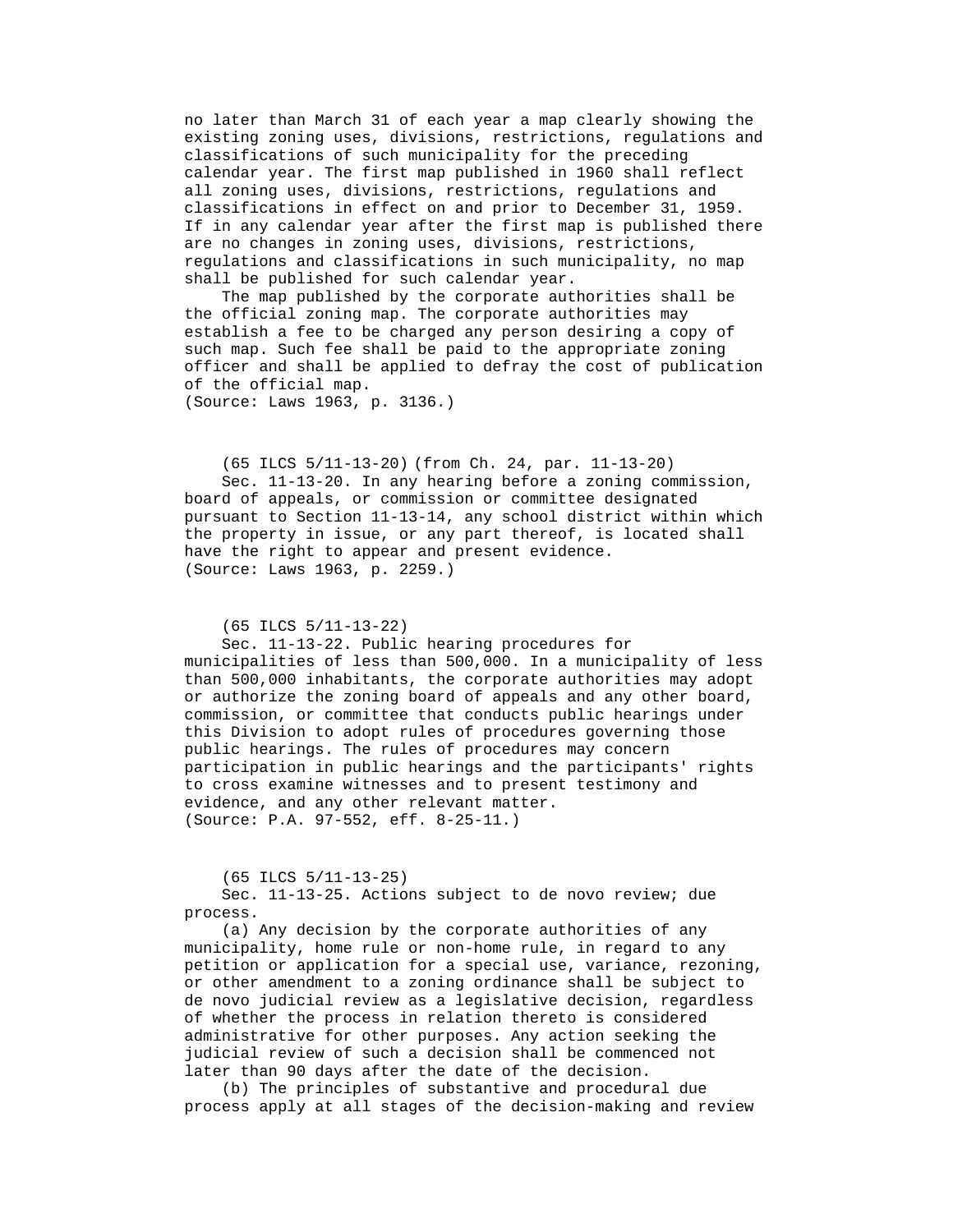of all zoning decisions. (Source: P.A. 94-1027, eff. 7-14-06; 95-843, eff. 1-1-09.)

(65 ILCS 5/11-13-26)

 Sec. 11-13-26. Wind farms. Notwithstanding any other provision of law:

 (a) A municipality may regulate wind farms and electric-generating wind devices within its zoning jurisdiction and within the 1.5 mile radius surrounding its zoning jurisdiction. There shall be at least one public hearing not more than 30 days prior to a siting decision by the corporate authorities of a municipality. Notice of the hearing shall be published in a newspaper of general circulation in the municipality. A commercial wind energy facility owner, as defined in the Renewable Energy Facilities Agricultural Impact Mitigation Act, must enter into an agricultural impact mitigation agreement with the Department of Agriculture prior to the date of the required public hearing. A commercial wind energy facility owner seeking an extension of a permit granted by a municipality prior to July 24, 2015 (the effective date of Public Act 99-132) must enter into an agricultural impact mitigation agreement with the Department of Agriculture prior to a decision by the municipality to grant the permit extension. A municipality may allow test wind towers to be sited without formal approval by the corporate authorities of the municipality. Test wind towers must be dismantled within 3 years of installation. For the purposes of this Section, "test wind towers" are wind towers that are designed solely to collect wind generation data.

 (b) A municipality may not require a wind tower or other renewable energy system that is used exclusively by an end user to be setback more than 1.1 times the height of the renewable energy system from the end user's property line. A setback requirement imposed by a municipality on a renewable energy system may not be more restrictive than as provided under this subsection. This subsection is a limitation of home rule powers and functions under subsection (i) of Section 6 of Article VII of the Illinois Constitution on the concurrent exercise by home rule units of powers and functions exercised by the State.

(Source: P.A. 99-123, eff. 1-1-16; 99-132, eff. 7-24-15; 99- 642, eff. 7-28-16; 100-598, eff. 6-29-18.)

(65 ILCS 5/11-13-27)

 Sec. 11-13-27. Special provisions relating to public schools.

 (a) In exercising the powers under this Division with respect to public school districts, a municipality shall act in a reasonable manner that neither regulates educational activities, such as school curricula, administration, and staffing, nor frustrates a school district's statutory duties.